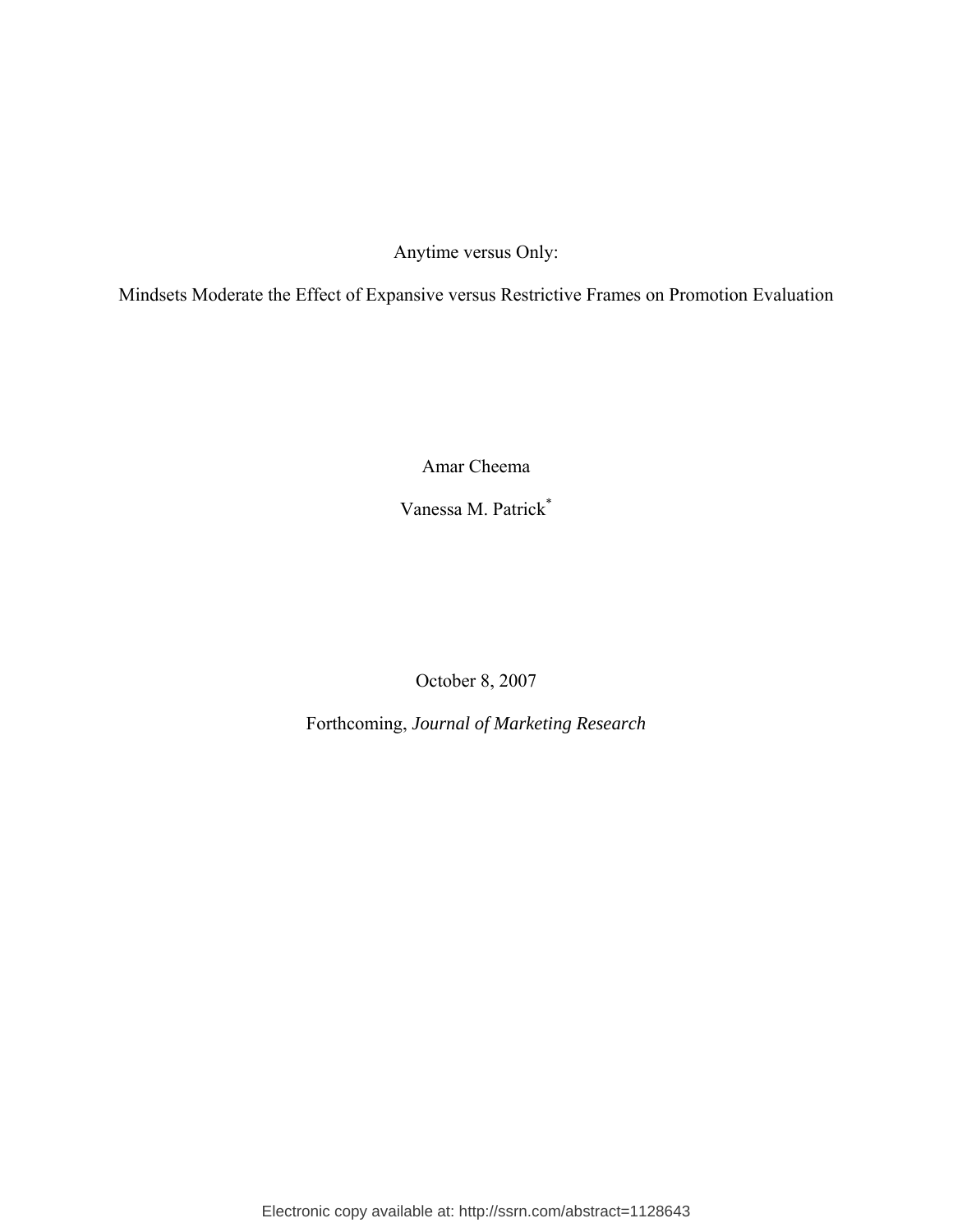\* Amar Cheema (Contact person: Email: cheema@wustl.edu; Phone: (314) 935-6090; Fax: (314) 935-6359) is assistant professor of marketing, John M. Olin School of Business, Campus Box 1133, Washington University in St. Louis, St. Louis, MO 63130. Vanessa M. Patrick (Email: vpatrick@terry.uga.edu; Phone: (706) 542-3765; Fax: (706) 542-3738) is assistant professor of marketing, Terry College of Business, University of Georgia, 127 Brooks Hall, Athens, GA 30601. The authors contributed equally to this research. The authors thank the review team, Nidhi Agrawal, Prashant Malaviya, Selin Malkoc, and Jagmohan Raju for helpful comments, and Jennifer Alley, Rachel Cohn, Henrik Hagtvedt, Jennifer Mach, and Ashley Rosen for excellent research assistance.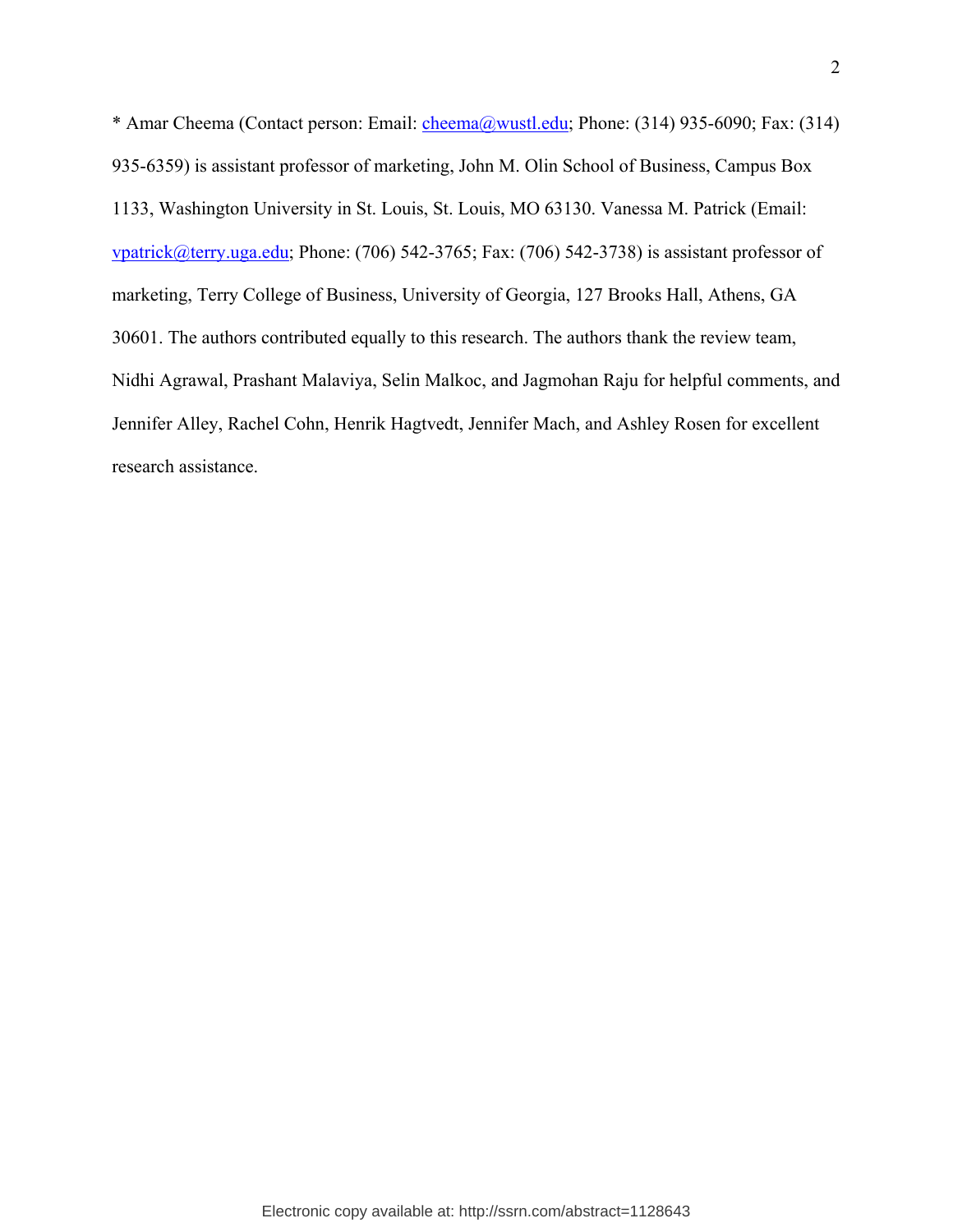#### Anytime versus Only:

Mindsets Moderate the Effect of Expansive versus Restrictive Frames on Promotion Evaluation

Three studies demonstrate that the framing of redemption windows as *expansive* or *restrictive,*  while keeping the actual length of the window constant, influences consumers' evaluations of sales promotions. When feasibility concerns are highlighted (e.g., in an implemental mindset), consumers prefer the expansive "anytime" (vs. the restrictive "only") frame. However, consumers in a deliberative mindset prefer the restrictive "only" (vs. the expansive "anytime") frame. Study 1 reveals that while the former attend more to their ability to redeem the offer, the latter are influenced more by the precision of the offer. Study 2 highlights the mediating role of these inferences on consumers' likelihood of availing the offer. Study 3 demonstrates the impact of these frames on real-world coupon redemption. The authors conclude with a discussion of the scope of this framing effect, the implications of the findings, and directions for future research.

Keywords: framing, mindsets, construal level, coupons, rebates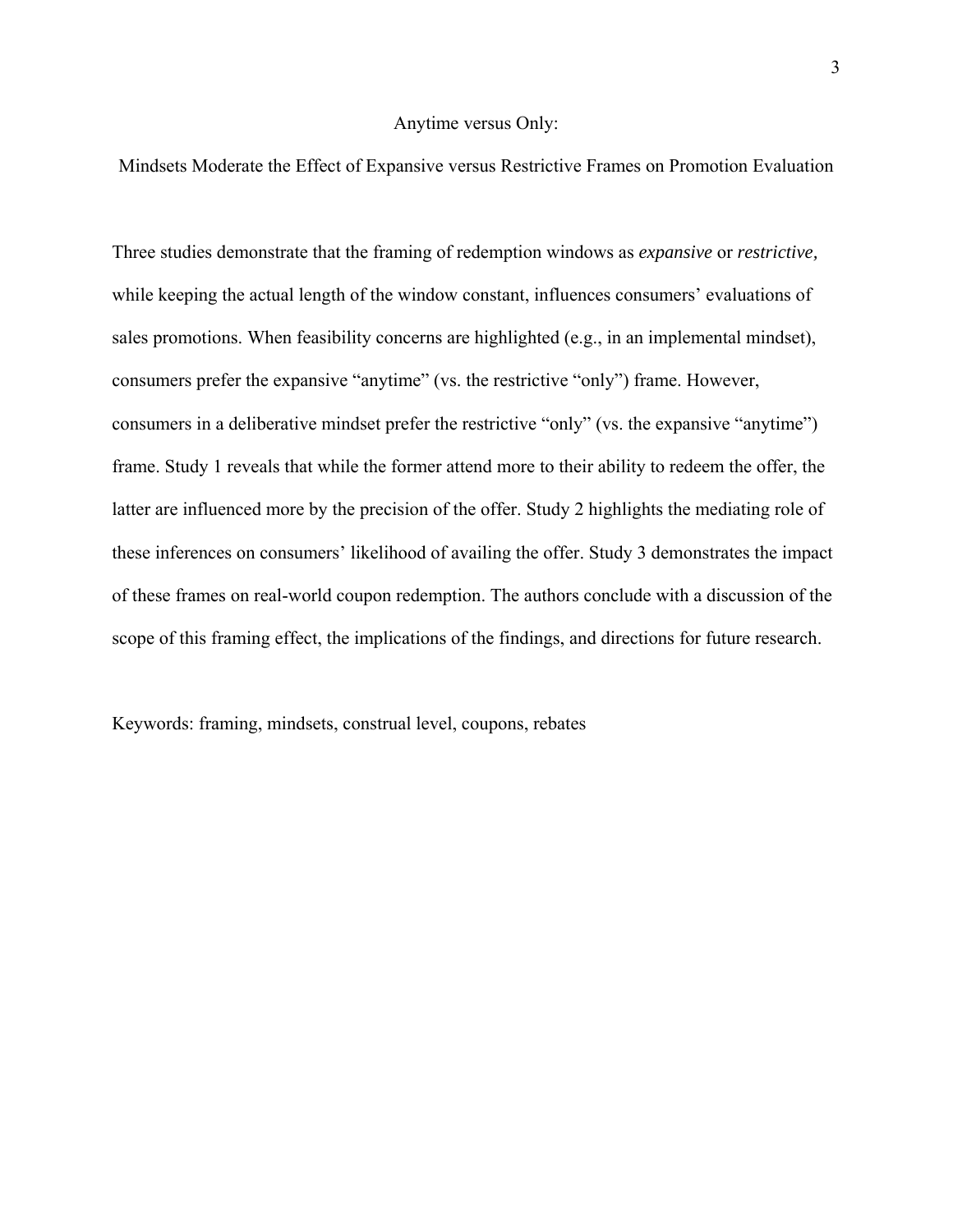Sales promotions are a popular tool used by marketers to increase store visits and purchase (Pauwels, Hanssens, and Siddharth 2002). Promotions are effective because they provide consumers with price savings as well as non-price benefits (Chandon, Wansink, and Laurent 2000). When defining a typical sales promotion, the marketer decides the nature of the promotion (e.g., 30% off), along with the time for which the promotion is valid i.e. the redemption window (e.g., between noon and 4 pm). In three studies we demonstrate how framing a promotion as *expansive* or *restrictive*, keeping all other aspects of the promotion constant, influences promotion evaluation and usage. Specifically, we study how framing the redemption window as expansive (e.g., you can take advantage of the sale *anytime* between noon and 4 pm) or restrictive (e.g., you can take advantage of the sale *only* between noon and 4 pm) interacts with consumers' mindsets to influence promotion evaluation and usage.

Prior research has shown that characteristics of the redemption window affect usage (Ward and Davis 1978; Inman and McAlister 1994). We extend this literature to demonstrate that expansive/restrictive framing of promotions influences evaluation and usage even when actual promotion characteristics are held constant. Specifically, we propose that how a consumer views the promotion offer (their mindset, Heckhausen and Gollwitzer 1987; also referred to as their level of action construal, Vallacher and Wegner 1987) influences perceptions of expansive/restrictive framed promotions. We find that consumers in an implemental mindset, who focus relatively more on the feasibility of availing the promotion, prefer the expansive (anytime) frame because it is perceived to be longer and more accommodating than a restrictive (only) frame (cf. Reibstein and Traver 1982). In contrast, consumers in a deliberative mindset perceive a restrictive frame to be more precise and less ambiguous, making it more preferred, than an expansive frame (cf. Mobley, Bearden, and Teel 1988).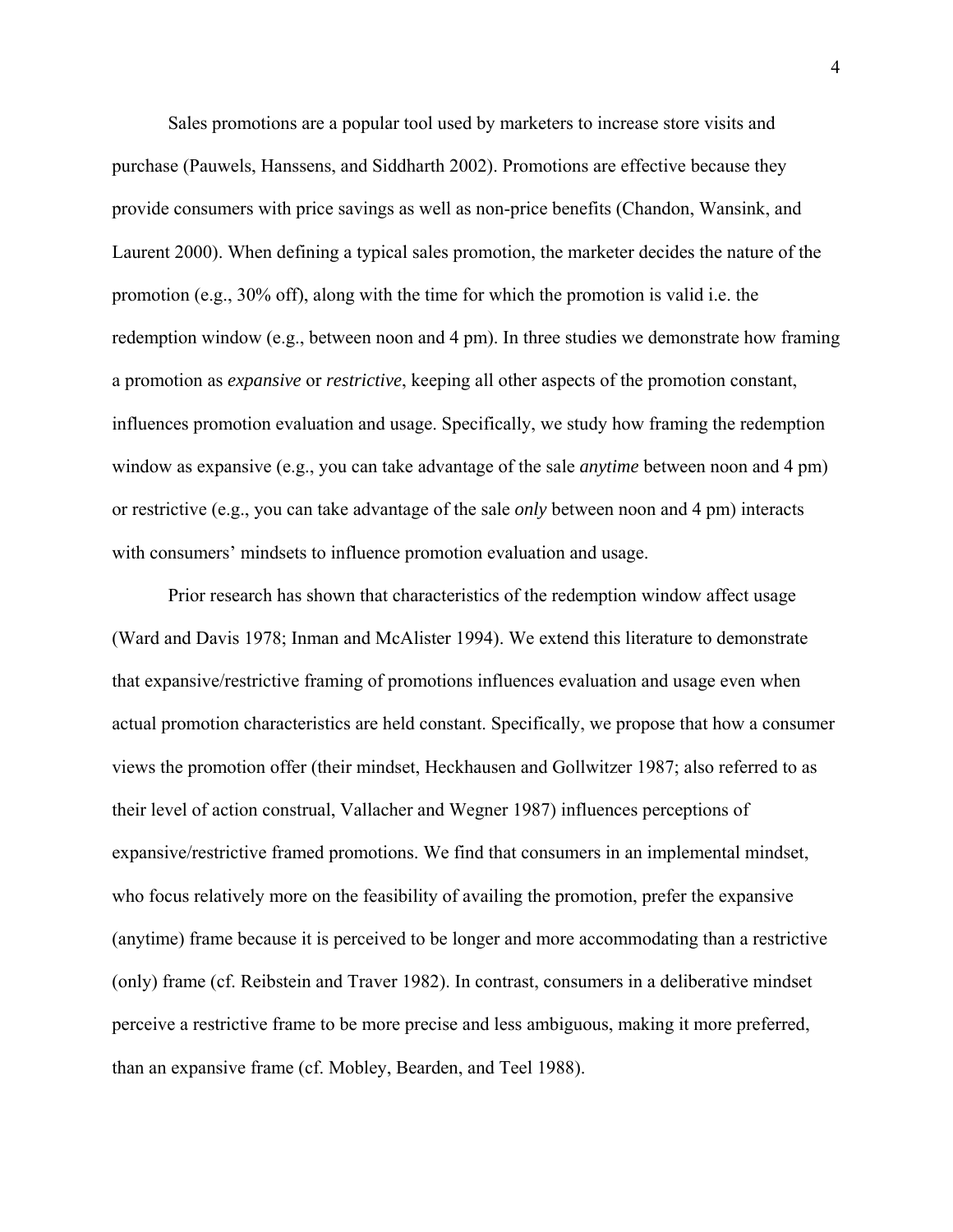These results therefore provide a useful guide for managers regarding *when* expansive or restrictive framing improves promotion effectiveness. We find that expansive (vs. restrictive) framing of promotional offers is likely to increase promotion evaluation and usage when processed by consumers who are in an implemental mindset (those concerned with feasibility of availing of the offer), but is likely to decrease promotion evaluation and usage when processed by consumers who are in a deliberative mindset (those concerned with precision of the offer).

While the research reported in this paper manipulates expansive/restrictive framing of sales promotions through varying descriptions of the redemption window (anytime/only), the results may be equally applicable to other marketing communication cues. This is consistent with research which shows that the verbal structure of a promotional offer influences promotion evaluation (Berkowitz and Walton 1980; Della Bitta, Monroe, and McGinnis 1981), and that the choice of words and logically equivalent attribute frames conveys implicit meaning and information (Hilton 1995; McKenzie 2004). We discuss these implications and other issues concerning the scope of expansive versus restrictive framing in the general discussion.

#### *FRAMING OF PROMOTION REDEMPTION WINDOWS*

In this research we test the hypothesis that the framing of redemption windows as restrictive or expansive, while keeping the objective time available for redemption constant, influences the evaluation of promotions. Framing effects, which occur when logically equivalent descriptions lead to different responses, have been well-established in the extant literature (Tversky and Kahneman 1981). However, the study of framing in the context of time is still somewhat limited. Extant research in this area is discussed next.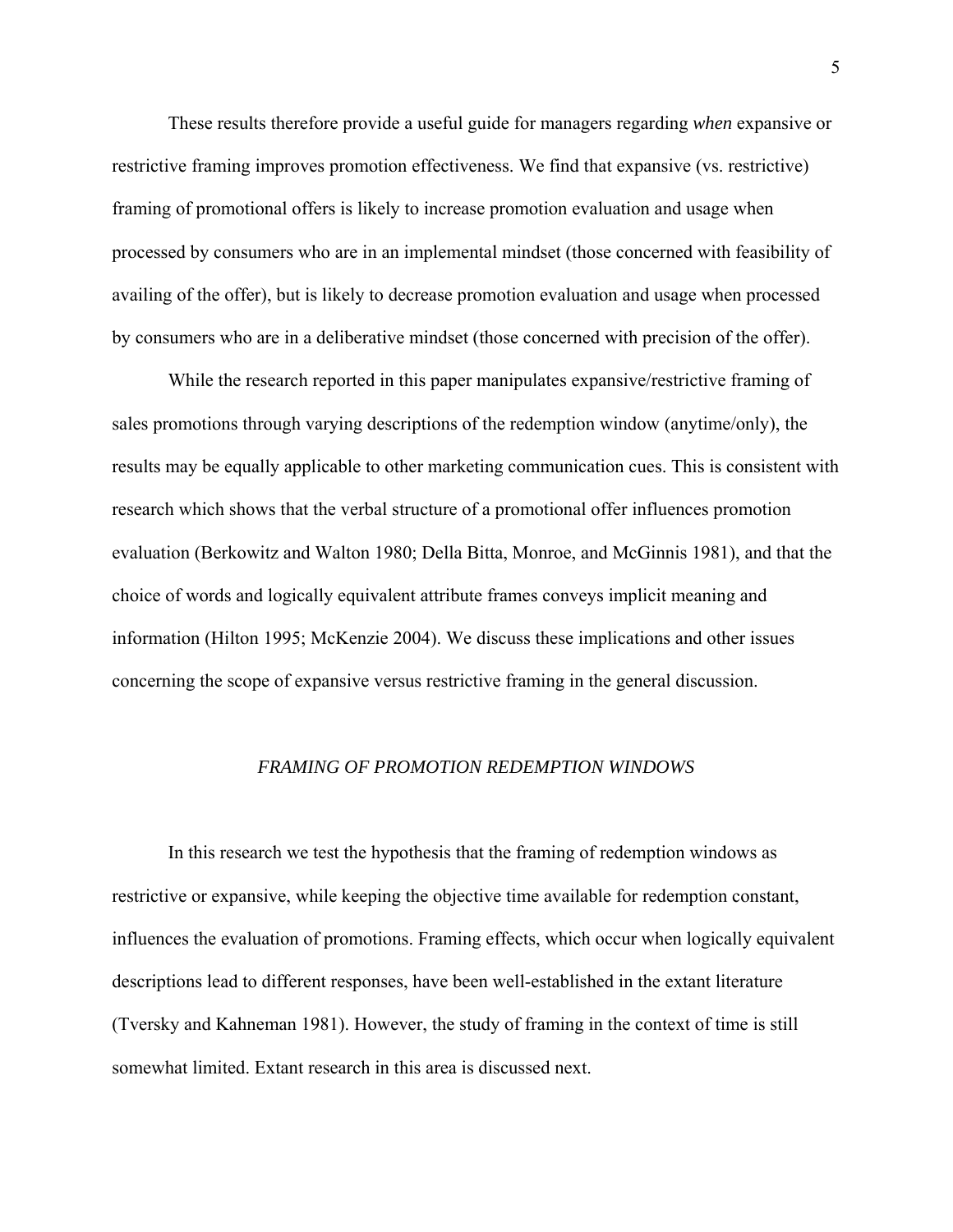#### *The Framing of Time*

 Consumers' experience of time is subjective (Hornik 1984) and may radically differ from objective (clock) time (Fraisse 1984). Distortions in consumers' perception of time have important marketing implications because duration perceptions influence outcomes such as evaluations, satisfaction, and consequent behaviors (Hornik 1984; Dube-Rioux, Schmitt, and Leclerc 1988). In research examining duration estimates for future time intervals, LeBoeuf (2006) found that consumers engage in greater discounting when delay intervals are described by extents of time ("waiting eight months to ...") than by dates ("waiting till October 15 to ..."). Furthermore, time intervals were perceived to be shorter when participants focused on the extent of time ("how many days until…") versus dates ("on what date will….," LeBoeuf and Shafir 2005). Sanna et al. (2005) found that framing distances to deadlines to imply a little time remaining ("only three months to finish") made the deadlines feel subjectively closer and highlighted the difficulty of completing the task compared to framing distances in a manner that implied a lot of time remaining ("still have three months to finish"), keeping the objective amount of time constant.

Importantly, research on the framing of time intervals demonstrates that different, logically equivalent, ways of describing time intervals "may not always be psychologically interchangeable," (LeBoeuf 2006, p 60). Other recent research (McKenzie 2004) also suggests that equivalent frames "leak" different attribute information. Indeed, uttering a statement one way ("the glass is half full") versus another ("the glass is half empty") implicitly conveys different information about the target attributes to a listener (specifically that the glass was previously empty versus full, respectively). In the present context, we expect that a restrictively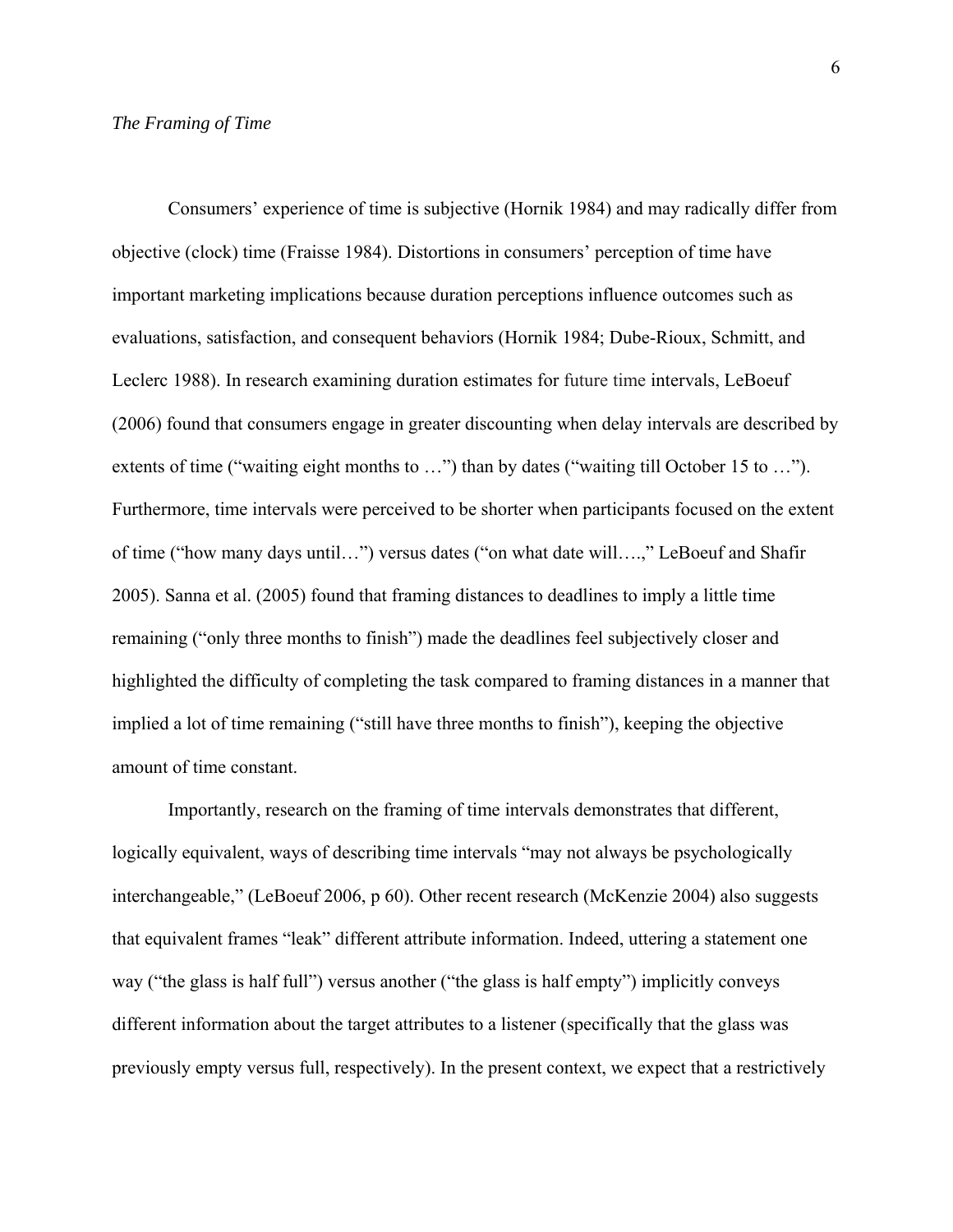framed redemption window may be perceived to be of shorter duration than one that is expansively framed, especially when consumers are focused on the feasibility of availing the promotion offer.

#### *Expansive (Anytime) versus Restrictive (Only) Framing of Redemption Windows*

 Research contrasting positive versus negative frames has found that, in general, consumers prefer positive frames (Tversky and Kahneman 1981), or frames that give consumers more time (Sanna et al. 2005). We extend this research to examine the effect of framing when the frames have either positive or negative implications depending on the perspective of the consumer. Specifically, we investigate the use of the words "anytime" and "only" in the framing of redemption windows and assess the impact on consumers' evaluation of the offer.

Prior research has demonstrated that the verbal structure of a promotion influences its evaluation (Berkowitz and Walton 1980; Della Bitta et al. 1981). We theorize that the semantic meaning conveyed by an expansive (anytime) frame is different from that conveyed by a restrictive (only) frame. Specifically, we propose that, depending on consumers' mindsets, expansive and restrictive frames differ in the extent to which they draw attention to the feasibility of availing the offer and offer precision, with positive or negative implications. In other words, consumers' mindsets moderate the effect of expansive versus restrictive frames on evaluation. We next discuss research that suggests reasons why one frame may be evaluated more favorably than the other.

*Preference for feasible expansive frames.* We expect that if a consumer evaluates a promotion on the basis of how feasible it is to avail of, the expansive frame is likely to be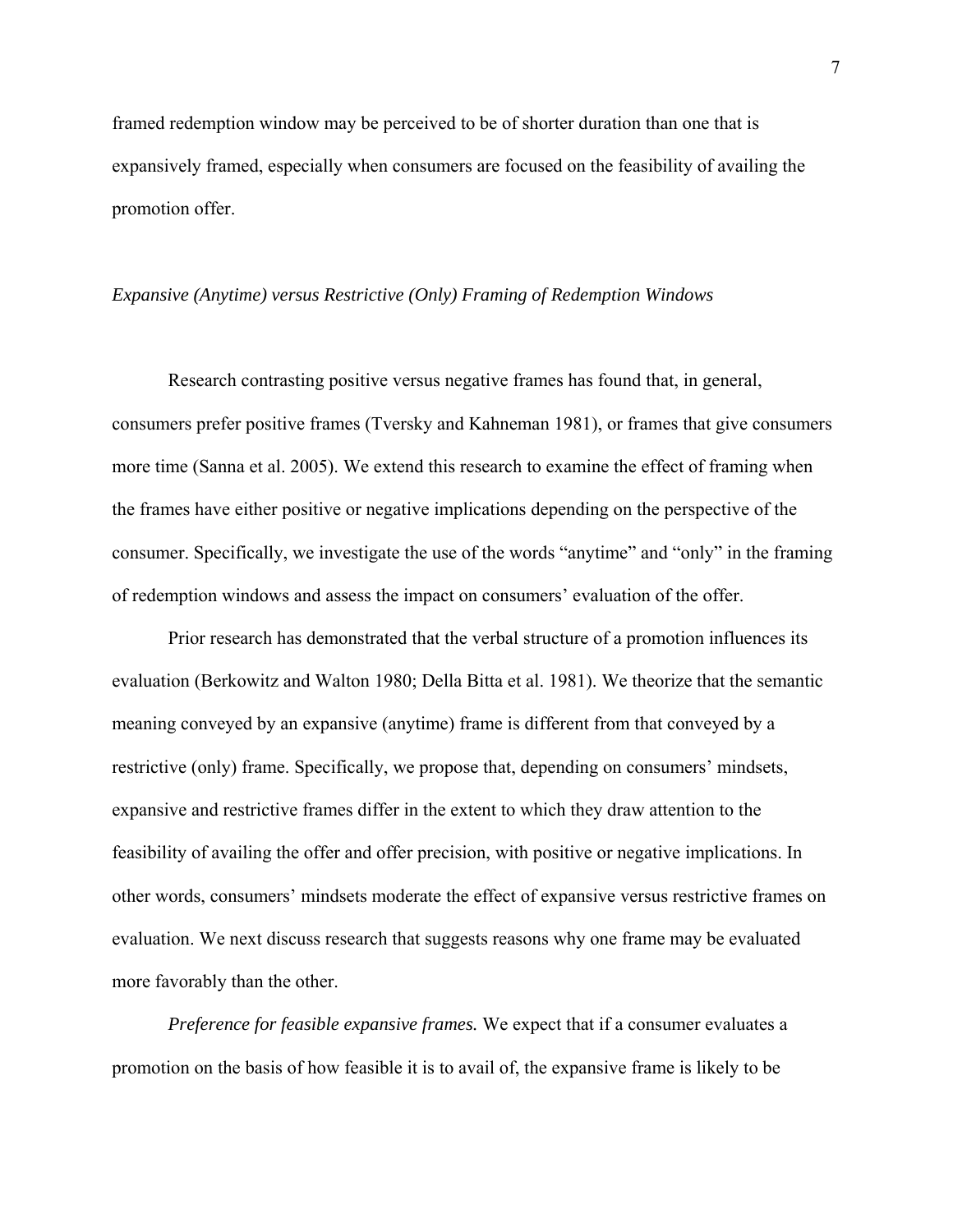evaluated more favorably than the restrictive frame. Consumers' perception of offer feasibility is linked to their perceptions of the length of the redemption window (Reibstein and Traver 1982; Ward and Davis 1978), and in this case the expansive frame is perceived to be longer and more accommodating than the restrictive frame. This is consistent with previously demonstrated preferences for frames that appear to give individuals more time to complete a task (Sanna et al. 2005). Furthermore, consumers often prefer flexibility in options (cf. Gilbert and Ebert 2002), and when focused on feasibility they may prefer the expansive frame to a restrictive frame. Moreover, when consumers are motivated to attend to the feasibility of the offer, they may use the relative ambiguity associated with the expansive (vs. restrictive) time frames to increase their perceived likelihood of availing the promotion offer (Kunda 1990).

*Preference for precise restrictive frames.* We also expect that in certain situations the restrictive frame may be preferred over the expansive frame because it is more precise and less ambiguous. Indeed, prior research has found that consumers prefer precise, less ambiguous, promotional offers to those that are tensile (non-specific). For instance, Mobley et al. (1988, p 274) found that consumers dislike tensile (vs. precise) price claims because they "introduce a certain amount of ambiguity that reduces the specificity and usefulness of the information provided." MacKenzie (1986) similarly found that precise ad copy was more influential than ad copy that was phrased in abstract terms. Consumers generally dislike ambiguity and prefer precision. Indeed, the certainty principle is a robust framing effect in which consumers are more likely to choose an option where the probability of a favorable outcome occurring is known over an option for which the probability of a favorable outcome is unknown (Ellsberg 1961).

Furthermore, it is possible that scarcity considerations may heighten the evaluation of a restrictively (vs. expansively) framed offer making it appear more exclusive (Cialdini 1985;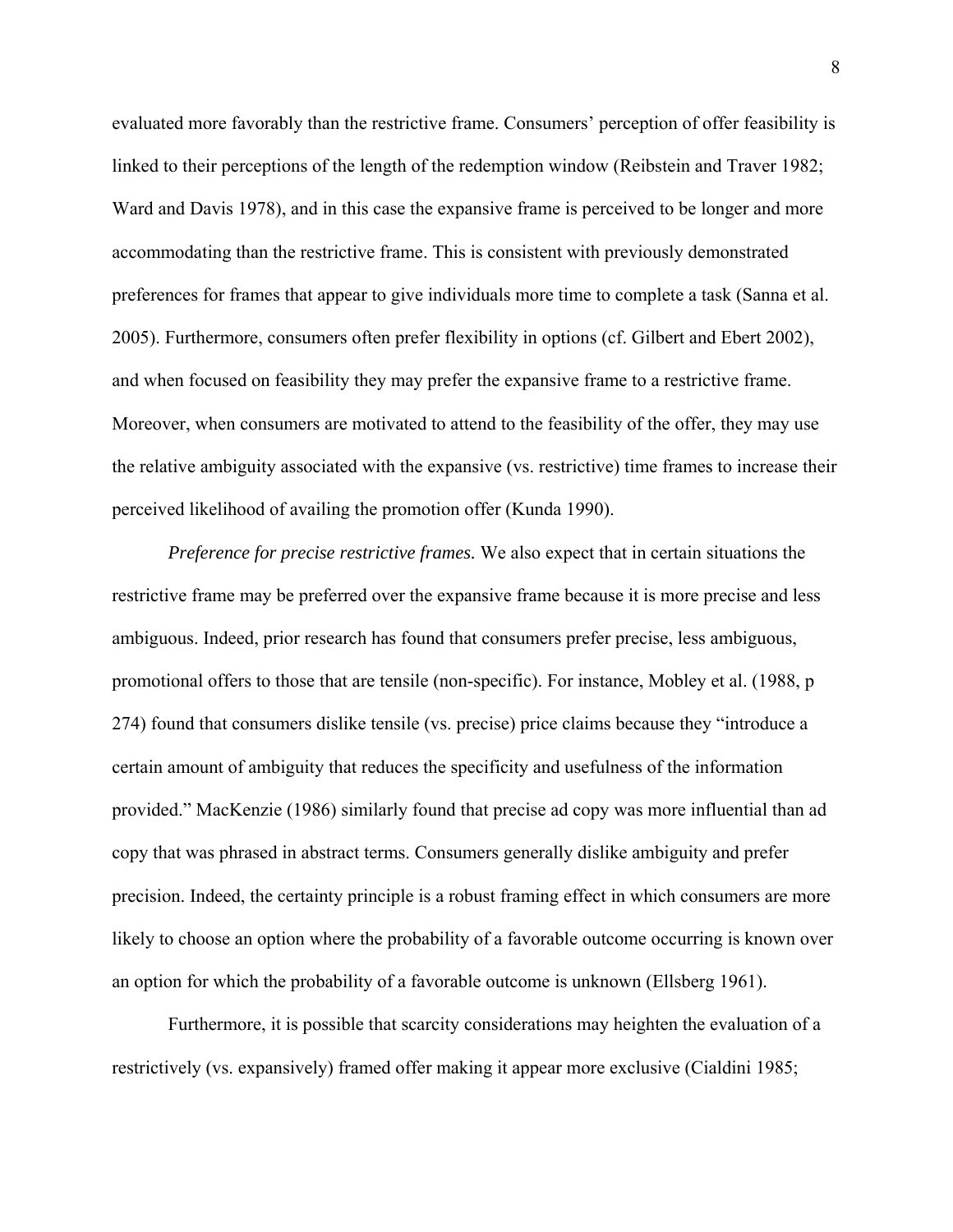Lynn 1989). In sum, we propose that the framing of a redemption window as expansive or restrictive communicates differently the feasibility versus the precision of the promotion offer. Next, we discuss how each of these aspects becomes relatively more salient depending on the consumer's mindset.

#### *Mindsets Moderate the Effect of Framing on Promotion Evaluation*

 Consistent with the implemental versus deliberative mindset differences demonstrated by Gollwitzer (1999), we propose that the extent to which consumers' initial evaluation is likely to focus on the feasibility of the promotion will depend on their mindset (or level of action construal, Vallacher and Wegner 1987). An implemental mindset (lower level of construal) focuses consumers on how possible it is to actually avail of the promotional offer and requires an assessment of the feasibility of the promotion. When the feasibility of availing the offer is highlighted in this manner, consumers prefer the relatively more accommodating expansive (anytime) frame to the restrictive (only) frame. In contrast, a deliberative mindset (higher level of construal) leads consumers to assess the offer at an abstract level. In such an evaluation, the restrictive (only) frame is perceived to be more precise than the expansive (anytime) frame, and is thus preferred. This moderating role of mindset is diagrammatically illustrated in figure 1.

#### < Insert figure 1 about here>

The aforementioned pattern of differential attention to feasibility across mindsets is also supported by the two stages of decision making, pre-decision deliberation and post-decision implementation, discussed by Heckhausen and Gollwitzer (1987). Freitas, Gollwitzer, and Trope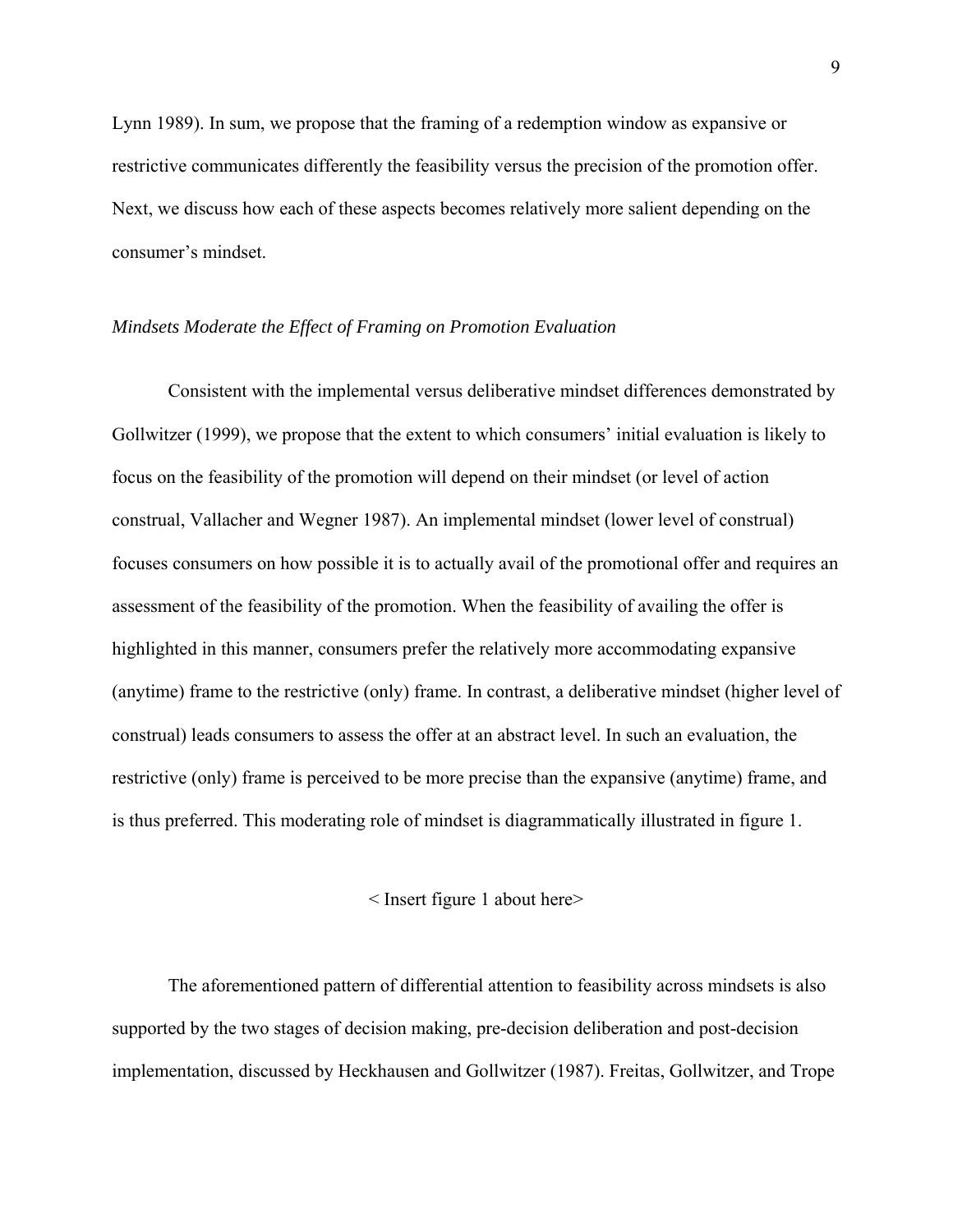(2004) successfully prime consumers' mindset to be deliberative (focused on the purpose) or implemental (focused on the process) in the context of self-regulation. To prime an implemental mindset, Freitas et al. (2004) asked participants to report *how* they would perform a certain action, moving down a hierarchy of levels to increasing amounts of detail and lower levels of construal. To prime a deliberative mindset, on the other hand, participants were asked to report *why* they performed certain actions, moving up a hierarchy of reasons to higher levels of construal. We use such a mindset manipulation in study 1.

 Another goal-subordination approach is the action identification theory (Vallacher and Wegner 1987) which discusses the cognitive hierarchy of the levels in which an action can be identified. These range from low levels that specify *how* an action is performed, to higher levels that specify *why* an action is performed. Thus, according to Vallacher and Wegner (1989), "drinking alcohol" may be identified as "swallowing" (low level construal) or "rewarding oneself" (high level construal). Lower-level identities are suited to monitoring actions and are focused on how an action is performed, similar to implemental mindsets. Alternatively, higher level identities are suited to provide meaning for actions and are focused on why an action is performed similar to deliberative mindsets. Vallacher and Wegner (1989) develop the Behavior Identification Form (BIF) to characterize individuals' chronic action construal level. In study 2 and 3 we use BIF scores to characterize consumers as having chronic low (implemental) or high (deliberative) levels of action construal.

These streams of research demonstrate that when the consumer engages in relatively lower-level (implemental) processing, they attend more to the feasibility of redeeming the promotion offer. In contrast, when a consumer engages in higher-level (deliberative) processing, they are likely to evaluate the promotion offer in an abstract manner. Specifically, we suggest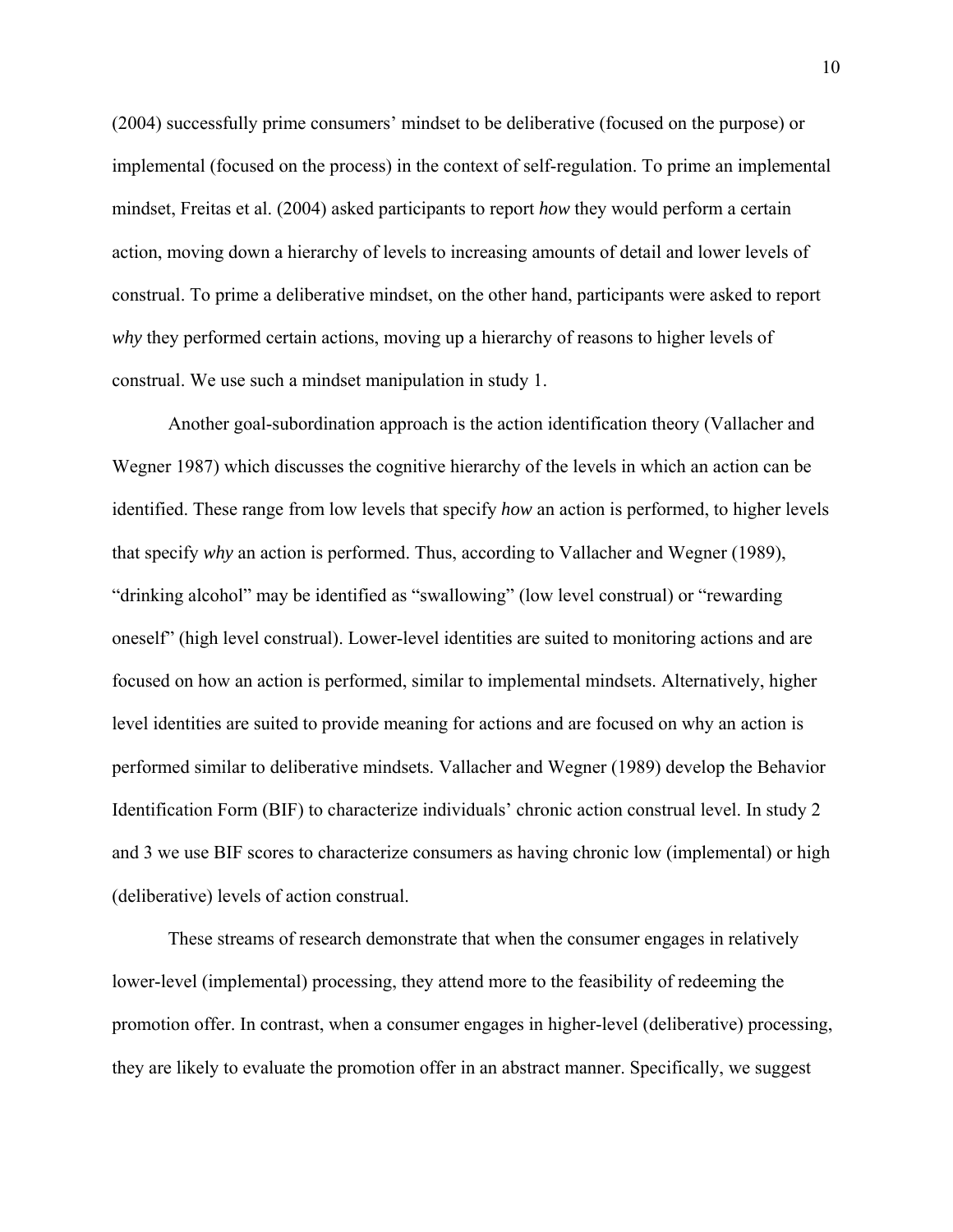that for consumers in an implemental mindset, the expansive (anytime) frame is perceived to be more accommodating, and therefore more feasible to use, than the restrictive frame. For consumers in a deliberative mindset, on the other hand, the restrictive (only) frame indicates that the promotion is precise and thereby more desirable than the expansive frame.

#### *OVERVIEW OF STUDIES*

Three studies demonstrate the effect of expansive/restrictive framing of redemption windows on promotion evaluation and usage, and investigate the process underlying this effect. In study 1 we explore the process underlying the framing effect by manipulating participants' mindsets to be implemental or deliberative. We demonstrate that consumers in an implemental mindset, paying greater attention to feasibility of availing the offer, rate the feasibility of redemption to be higher for the expansive frame than for the restrictive frame. Participants in a deliberative mindset do not demonstrate this effect of frame on feasibility. However, consumers with a deliberative mindset perceive a restrictive frame to be more precise than an expansive frame. Consumers in an implemental mindset do not change their precision estimates.

In study 2 we measure participants' chronic level of action identification (BIF, Vallacher and Wegner 1989) to classify them as low-level (implemental) or high-level (deliberative) construers. We replicate the effect of framing on feasibility and precision observed in study 1 for low-level and high-level construers, respectively. We also demonstrate the process by which framing affects evaluation. Low-level construers perceive the expansive frame to be more feasible to avail of than the restrictive frame and prefer the former. In contrast, high-level construers perceive the expansive frame to be less precise than the restrictive frame and prefer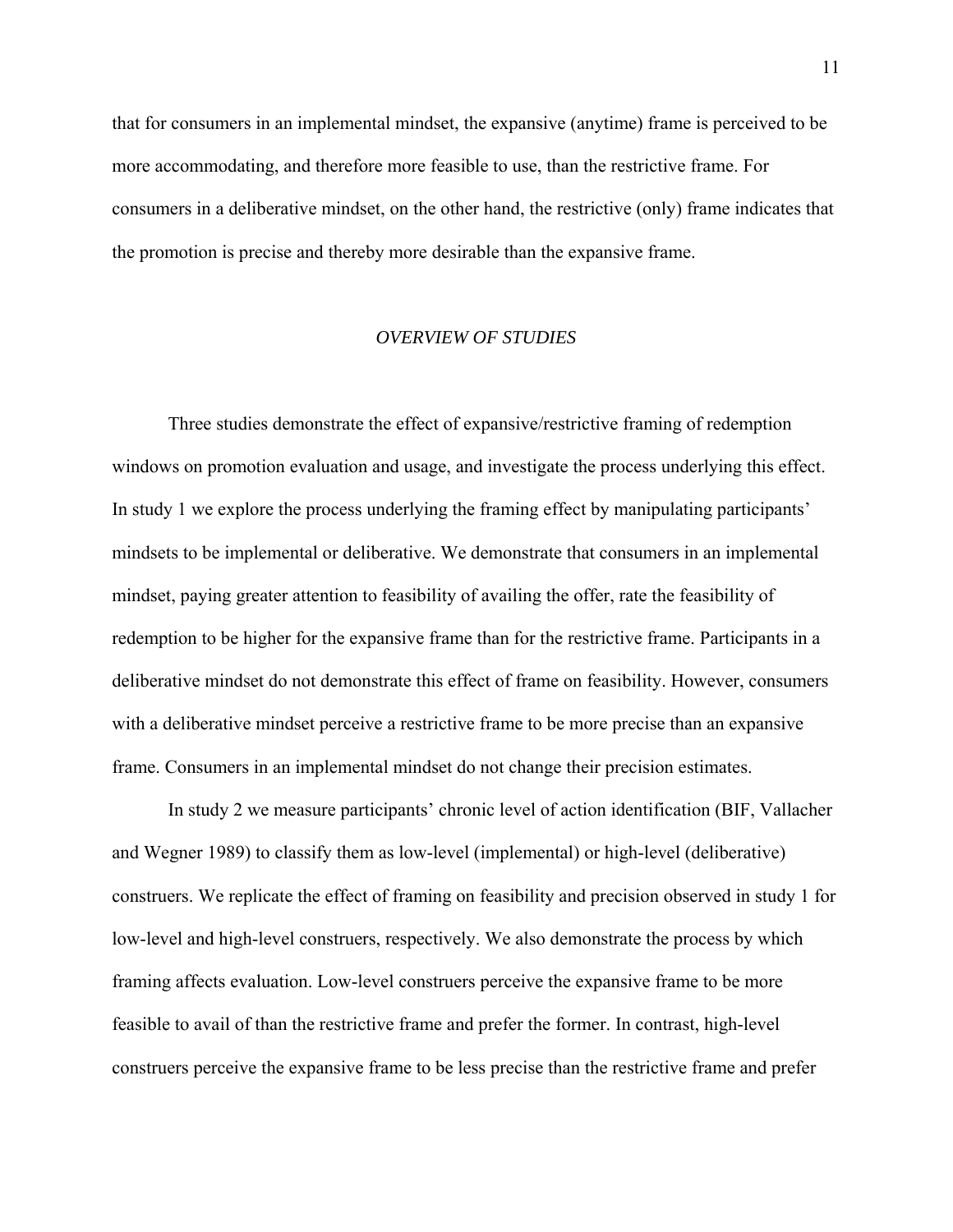the latter. Thus, feasibility and precision mediate the effect of frame on evaluation for low- and high-level construers, respectively.

Study 3 is a real-world demonstration of the effect of framing redemption windows on actual coupon usage. We classify participants as chronic low-level (implemental) or high-level (deliberative) construers. We find that low-level construers are significantly more likely to redeem expansive versus restrictive frame coupons. In contrast, high-level construers are directionally less likely to redeem expansive versus restrictive frame coupons. We subsequently discuss the scope of expansive versus restrictive framing and conclude with a discussion of implications and avenues of future research.

# *STUDY 1: EFFECT OF FRAME AND MANIPULATED MINDSET ON OFFER FEASIBILITY AND PRECISION*

#### *Participants, Method, and Design*

We asked 133 undergraduate students to complete a survey in exchange for refreshments. Two non-US students, whose primary spoken language was not English, were excluded; all analyses are for 131 participants. The first section of the survey primed participants' (implemental/deliberative) mindset with a manipulation used by Freitas et al. (2004). Participants in the implemental mindset condition completed a protocol focusing on *how* they would achieve certain outcomes, while participants in the deliberative mindset condition completed a protocol focusing on *why* they performed certain activities.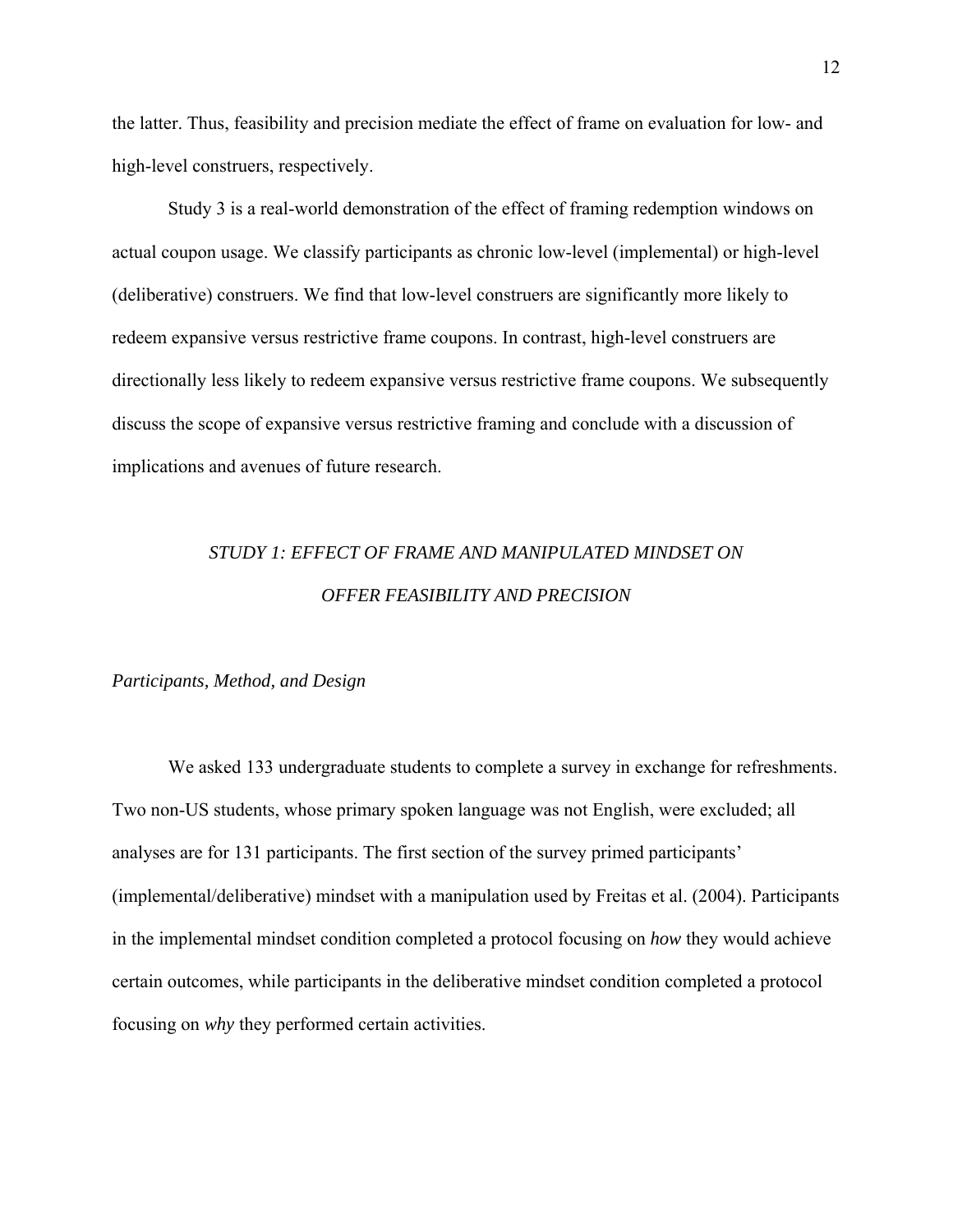On the next page, participants read a scenario where they received a promotion offer with a fixed redemption window. Participants read that they are shopping at one of their favorite stores. This store carries clothes, cosmetics, health and beauty products, office supplies, and other product categories. They receive a discount coupon for future purchases at the store. The magnitude of this discount was manipulated between subjects, to be 30% versus 60% off their next purchase. We used these two discounts levels to explore whether the discount magnitude would impact the effect of frames on evaluation.

We then manipulated the frame of the redemption window, between subjects, holding the length of the redemption window constant. Participants in the expansive frame read that they could use the coupon "*anytime* between 12:00 noon and 4:00 pm for a one week period" while those in the restrictive frame read that they could use the coupon "*only* between 12:00 noon and 4:00 pm for a one week period." The promotion started the next day. Thus, the study was a 2 (mindset: implemental, deliberative) x 2 (frame: expansive, restrictive) x 2 (discount: 30%, 60%) full factorial between-subjects design with random assignment.

Participants rated the *feasibility* of being able to use the promotion in the time interval (composite of two items: is the time interval long enough/is it convenient to use the coupon;  $1 =$ no,  $11 = \text{yes}; r = .71, p < .001$ ), the *precision* of the time interval (composite of two items: is the time interval precise/concrete?  $1 = no$ ,  $11 = yes$ ;  $r = .39$ ,  $p < .001$ ), and the attractiveness of the discount (is this a large/attractive/ tempting discount;  $1 =$  no,  $11 =$  yes; Cronbach  $\alpha = .88$ ).

Participants rated the 60% discount to be more attractive (M  $_{60\%}$  = 9.71) than the 30% discount (M  $_{30\%}$  = 7.87), F (1, 129) = 30.00,  $p < .001$ . As discount magnitude did not interact with the effect of mindset and frame on precision and feasibility, subsequent analyses collapsed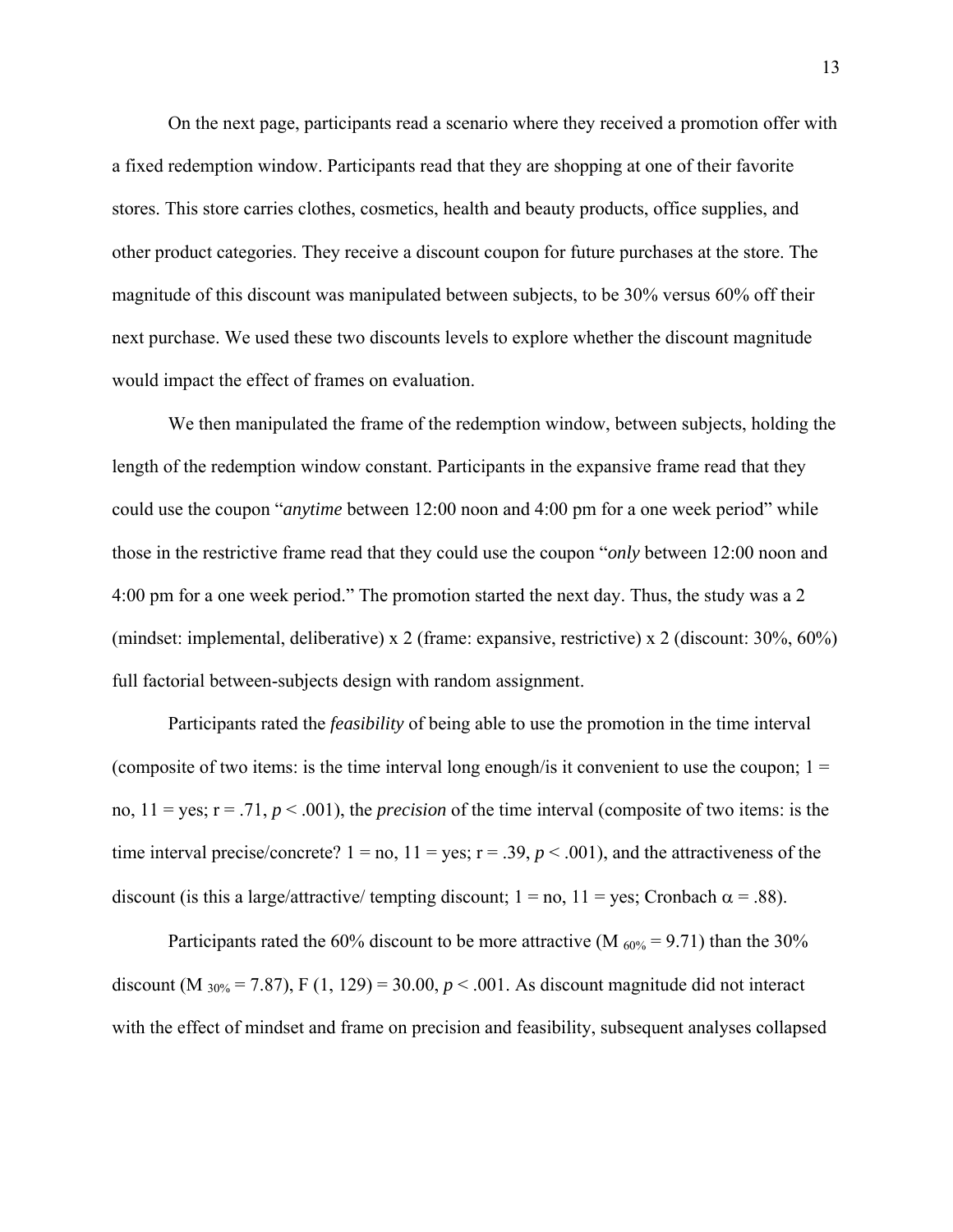data across the two discount levels, as a 2 (mindset: implemental, deliberative) x 2 (frame: expansive, restrictive) between-subjects design.

#### *Results*

*Feasibility (time adequacy)*. We expected that participants in an implemental mindset would pay greater attention to the amount of time available to use the offer than would participants in a deliberative mindset. As expected, participants in an implemental mindset rated the expansive frame to be more feasible to redeem (M  $_{expansive}$  = 5.84) than the restrictive frame (M restrictive = 4.35), F (1, 127) = 4.42,  $p < .05$ . In contrast, the frame did not affect feasibility for participants in a deliberative mindset (M  $_{expansive} = 5.87$ , M  $_{restrictive} = 5.81$ , F (1, 127) = 0.01, *ns*). The mindset x frame interaction was not significant (F (1, 127) = 1.97, *ns*).

*Precision.* We expected that participants in a deliberative mindset would pay greater attention to offer precision than would those in an implemental mindset. Participants in a deliberative mindset rated the expansive frame to be less precise ( $M_{expansive} = 8.73$ ) than the restrictive frame (M  $_{\text{restrictive}}$  = 9.84), F (1, 127) = 6.18,  $p < .05$ . However, frame did not affect offer precision for participants in an implemental mindset (M  $_{expansive}$  = 9.56, M  $_{restrictive}$  = 9.85, F  $(1, 127) = 0.44$ , *ns*). The mindset x frame interaction was not significant (F  $(1, 127) = 1.78$ , *ns*). The main effect of frame was significant: the expansive frame was rated less precise than the restrictive frame (F  $(1, 127) = 5.04, p < .05$ ).

#### *Discussion*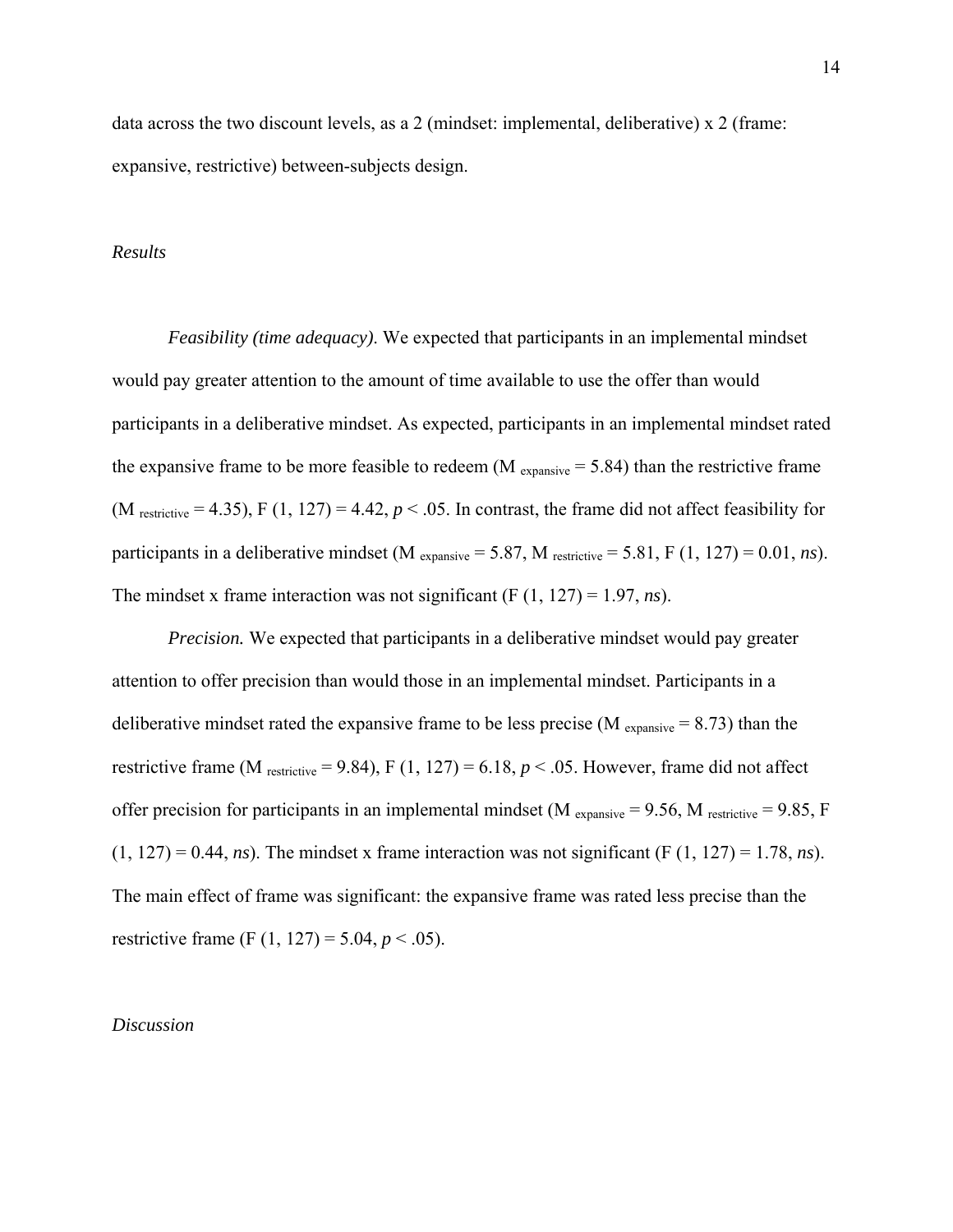These results provide an insight into the process underlying the effect of frames on offer evaluation. Participants in an implemental mindset paid greater attention to offer feasibility, while those in a deliberative mindset differentially evaluated offer precision. Consistent with different levels of construal, offer *feasibility* appeared to vary by frame for implemental participants, who had a lower level of construal, but not for deliberative participants. Indeed, it was only implemental mindset participants who saw a restrictive frame who had lower feasibility ratings than others. In contrast, offer *precision* appeared to vary by frame for deliberative participants, who had a higher level of construal, but not for implemental participants. The latter, who were relatively more focused on redemption, rated both frames to be quite precise. Withinsubjects analyses revealed that frame had opposite effects on precision and feasibility measures, as indicated by a significant process measure x frame interaction,  $F(1, 127) = 6.03$ ,  $p < .05$ .

While theorizing about effects of restrictiveness we had suggested that deliberative mindset participants might prefer restrictive frames because these could be perceived to be a) more precise, and/or b) more exclusive, than expansive frames. However, a pretest with deliberative mindset participants revealed that perceptions of offer rarity or exclusivity did not vary across expansive/restrictive frames like the ones used in study 1. Participants rated the offers on perceived rarity, exclusivity, and being special (Is the offer rare/exclusive/ special,  $1 =$ no,  $11 = yes$ ). Participants who saw expansively framed offers rated them to be equally rare (M  $_{\text{expansive}}$  = 6.22 vs. M restrictive = 6.24, F (1, 54) = 0.00, *ns*), exclusive (M <sub>expansive</sub> = 5.96 vs. M restrictive  $= 5.21$ , F (1, 54) = 0.89, *ns*), and special (M <sub>expansive</sub> = 7.93 vs. M <sub>restrictive</sub> = 7.86, F (1, 54) = 0.01, *ns*), as participants who saw restrictively framed offers. Thus, we focused on the effect of expansive/restrictive frames on precision for deliberative mindsets in our studies.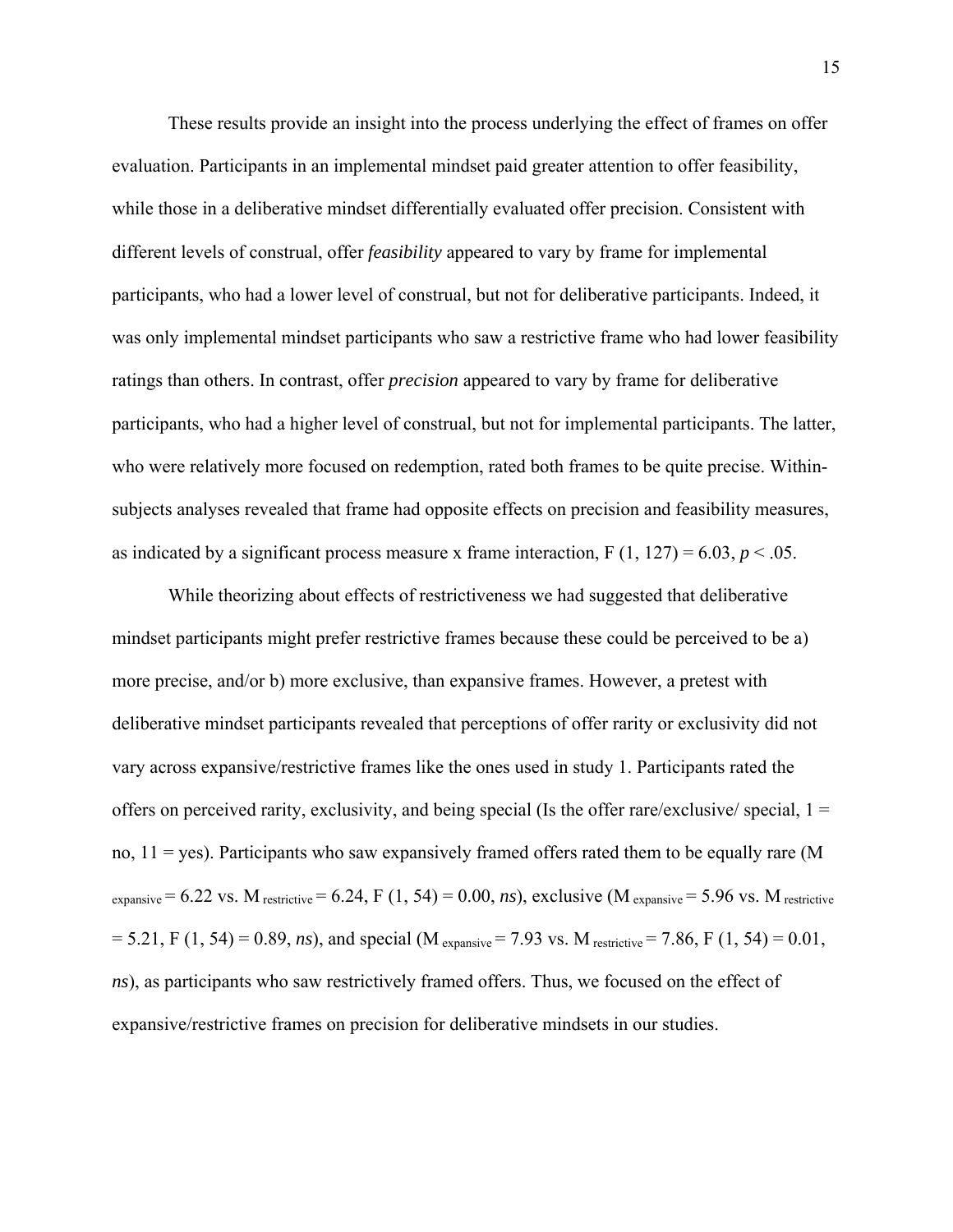Interestingly, the effect of frame and mindset on perceptions of feasibility and precision was not moderated by the size of the discount per se. While consumers did rate the larger (60%) discount to be more attractive than the smaller (30%) discount, it appears that they paid as much attention to the frame with a large discount as they did with a smaller discount. Specifically, evaluations of feasibility and precision communicated by expansive versus restrictive frames did not differ across discount levels. Later, when discussing the scope of this framing effect, we highlight its robustness with even smaller levels of discounts (10%).

In this study we primed participants with implemental or deliberative mindsets before they evaluated an offer. In addition to these *contextual* differences in construal, consumers also differ in their *chronic* tendencies to construe actions at low or high levels. Vallacher and Wegner (1989) identified these chronic differences with a Behavior Identification Form (BIF). In study 2 and study 3 we used the BIF to measure consumers' level of action identification, categorized them as implemental (low-level construers) or deliberative (high-level construers), and studied their evaluation of expansively versus restrictively framed promotion offers. We also extended our focus to participants' likelihood of availing the offer, identifying how feasibility and precision considerations differentially affect usage across different consumer mindsets.

# *STUDY 2: EFFECT OF FRAME AND CHRONIC MINDSET ON USAGE: THE MEDIATING ROLE OF PRECISION AND FEASIBILITY*

*Participants, Method, and Design*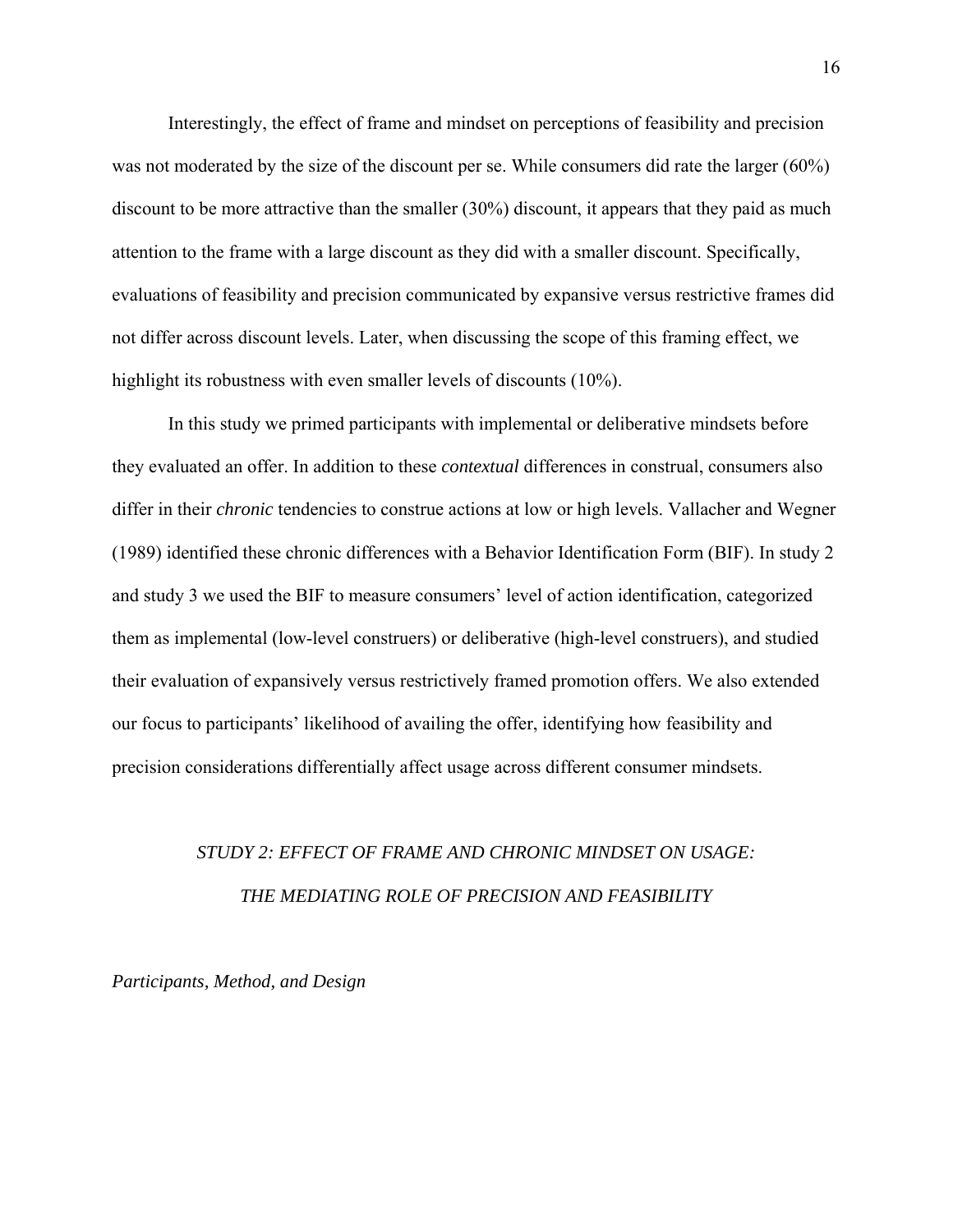We paid 168 consumers in the vicinity of a university to complete the survey (M  $_{\text{age}} = 30$ ) years; 59 % female, 41 % male; modal monthly income = \$1000 - \$2000). Participants read a scenario similar to that of study 1. In this scenario, they are shopping at one of their favorite stores which carries clothes, cosmetics, office supplies, and several other categories. They receive a 50% off coupon for future purchases at the store. The study was a 2 (frame: expansive, restrictive) x 2 (construal level: low, high) design, with the first factor manipulated between subjects and the second factor measured. Approximately half of the participants were randomly assigned to each frame condition. Participants in the expansive [restrictive] frame condition read that they could use the coupon "*anytime* [*only*] between 12:00 noon and 4:00 pm for a one week period." The one week period for the promotion started the next day.

All participants rated whether they would use the coupon  $(1 = no, 11 = yes)$ . They then rated the *feasibility* of being able to use the promotion (composite of two items: is there enough time/is it convenient to use the coupon;  $1 = no$ ,  $11 = yes$ ;  $r = .55$ ,  $p < .001$ ), and the *precision* of the time interval (is the time interval precise?  $1 = no$ ,  $11 = yes$ ). The counterbalanced order of feasibility/precision questions did not significantly affect results. On the next page, participants completed the Behavior Identification Form (BIF, Vallacher and Wegner 1989). The BIF presents the participant with 25 actions (e.g., eating) along with a low-level construal (chewing and swallowing) as well as a high-level construal (getting nutrition) of each action. Participants choose the level of construal they believe to be the most appropriate for that action. Each item is scored as a '1' if a high-level response is chosen and as a '0' if a low-level response is chosen. A participant's score on the BIF is the total of the 25 items, with a larger score indicating a higher level of construal. We used a median split on the BIF score to classify participants as high- or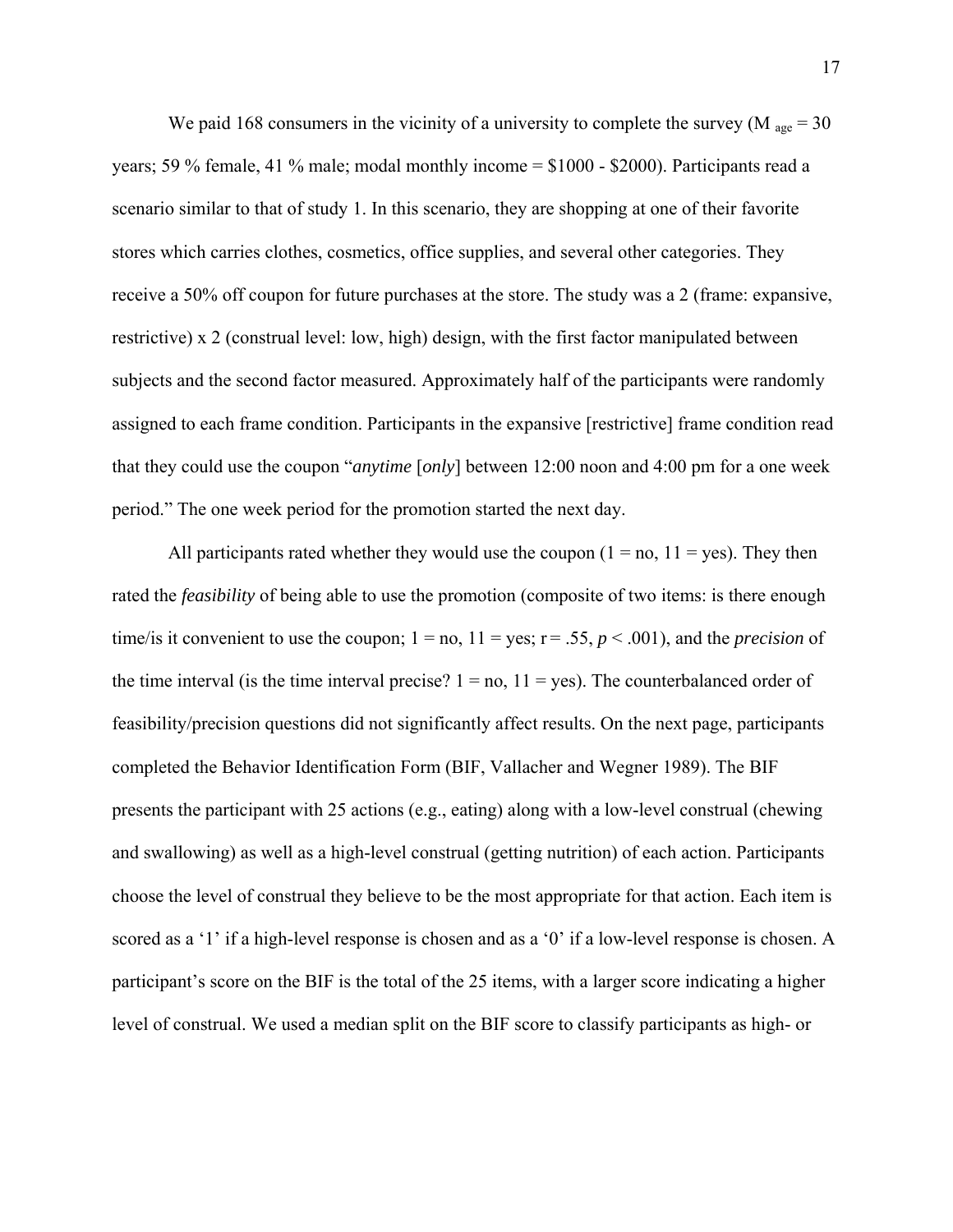low-level construers, and treated this as the second factor (construal level: low, high) in our analyses<sup>1</sup>.

#### *Results*

*Usage likelihood.* We expected low-level construers (implemental mindset) to pay more attention to offer feasibility, and be more likely to use the expansive versus restrictive frame. In contrast, we expected high-level construers (deliberative mindset) to pay more attention to offer precision, and thus be less likely to use the expansive versus restrictive frame. The pattern of results displayed in figure 2 supports these expectations. Among low-level construers, those who saw the expansive frame were more likely to use the offer  $(M_{\text{expansive}} = 9.33)$  than those who saw the restrictive frame coupon (M  $_{\text{restrictive}}$  = 7.31), F (1, 164) = 9.96,  $p < .01$ . In contrast, among high-level construers, those who saw the expansive frame were less likely to use the offer (M  $_{\text{expansive}}$  = 7.63) than those who saw the restrictive frame (M  $_{\text{restrictive}}$  = 9.28), F (1, 164) = 6.55, *p* < .05. This construal level x frame interaction was significant, F  $(1, 164) = 16.36, p < .001)^2$ .

#### <Insert figure 2 about here >

We also studied the effect of construal level within each frame. With an expansive frame, low-level construers rated themselves more likely to use the coupon than high-level construers, F  $(1, 164) = 6.94$ ,  $p < 0.01$ . With a restrictive frame, however, low-level construers rated themselves to be less likely to use the coupon than high-level construers,  $F(1, 164) = 9.54$ ,  $p < .01$ . This pattern is consistent with the former's focus on feasibility and the latter's focus on precision. We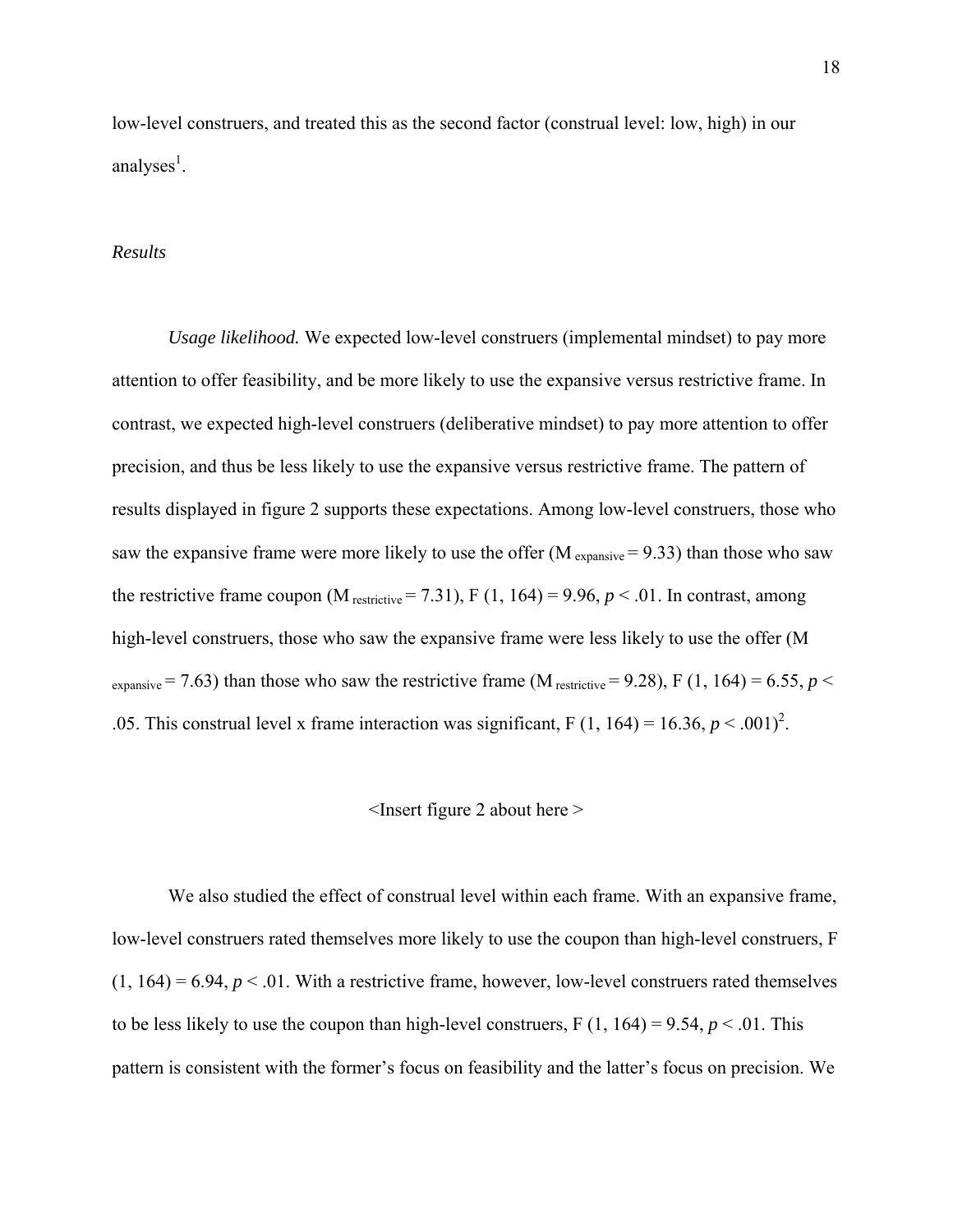next explore how expansive/restrictive framing affected feasibility and precision evaluations (these means are reported in table 1).

<Insert table 1 about here>

*Feasibility (time adequacy).* Framing significantly affected feasibility for low-level construers (F  $(1, 164) = 5.02$ ,  $p < .05$ ), but did not affect feasibility for high-level construers (F (1, 164) = 0.66, *ns*). Feasibility mediated the effect of framing on offer evaluation for low-level construers (see appendix, panel A), but not for high-level construers.

*Precision.* Framing did not affect precision for low-level construers (F (1, 164) = 0.05, *ns*), but significantly affected precision for high-level construers (F  $(1, 164) = 4.15$ ,  $p < .05$ ). Precision partially mediated the effect of frame on usage likelihood for high-level construers (see appendix, panel B), but not for low-level construers.

#### *Discussion*

Study 2 used chronic construal level to replicate the precision and feasibility results previously observed in study 1, extending those to focus on offer usage. Low-level construers (implemental mindset) focused on offer feasibility and preferred expansive (vs. restrictive) frames. In contrast, high-level construers (deliberative mindset) focused on offer precision, and preferred restrictive (vs. expansive) frames. Mediation patterns provided additional support for the process. We note that low-level construers in study 2 reported higher feasibility and lower precision scores than low-level construers (implemental mindset) in study 1. Post-hoc, we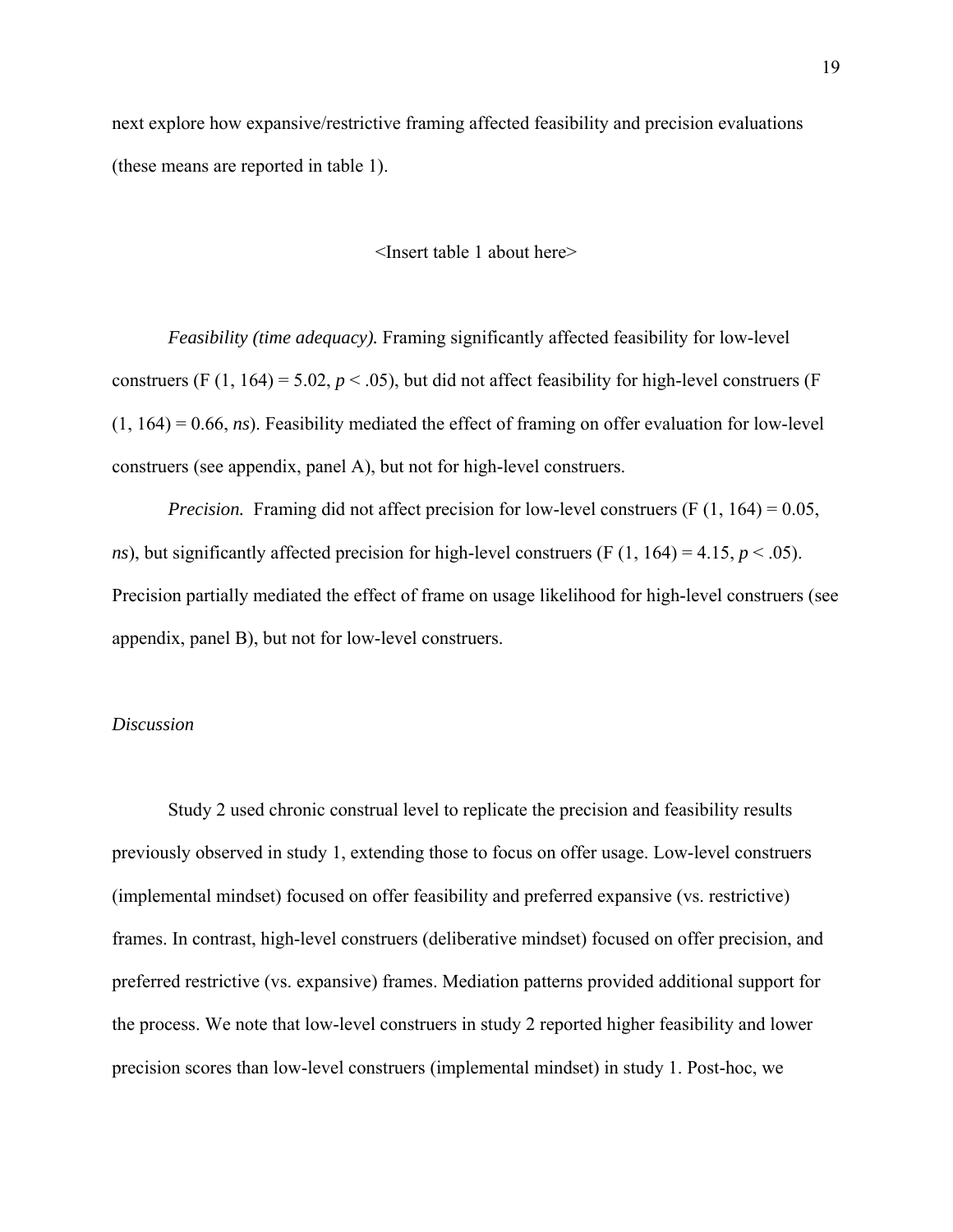speculate these differences may stem from either a difference in samples (study 2 participants were older) and/or from classification on the basis of chronic measures (study 2) versus primes (study 1). We next explored effects of mindset and frame on actual coupon redemption.

# *STUDY 3: EFFECT OF FRAME AND CHRONIC MINDSET ON ACTUAL COUPON REDEMPTION*

#### *Participants, Method, and Design*

We asked 222 undergraduate students to complete the survey for a token payment in addition to the price-off coupon. The coupon allowed the participant to save \$1.50 off any purchase at a local coffee shop adjoining campus, and could be redeemed for a one week period starting the day after it was handed out. The study was a 2 (frame: expansive, restrictive) x 2 (construal level: low, high) design. The frame of the redemption window was manipulated between subjects (with 111 participants randomly assigned to each frame condition) and the construal level was measured. Participants in the expansive [restrictive] frame read that the coupon could be redeemed *anytime* [*only*] over the next seven days.

On the next page participants completed the Behavior Identification Form (BIF, Vallacher and Wegner 1989). As calculated for study 2, a participant's score on the BIF is the total of the 25 items, with a larger score indicating a higher level of construal. We used a median split on the BIF score to classify participants as low-level or high-level construers. We treated this as the second factor (construal level: low, high) in the analyses. The dependent measure was whether or not the participant redeemed the coupon in the coffee shop.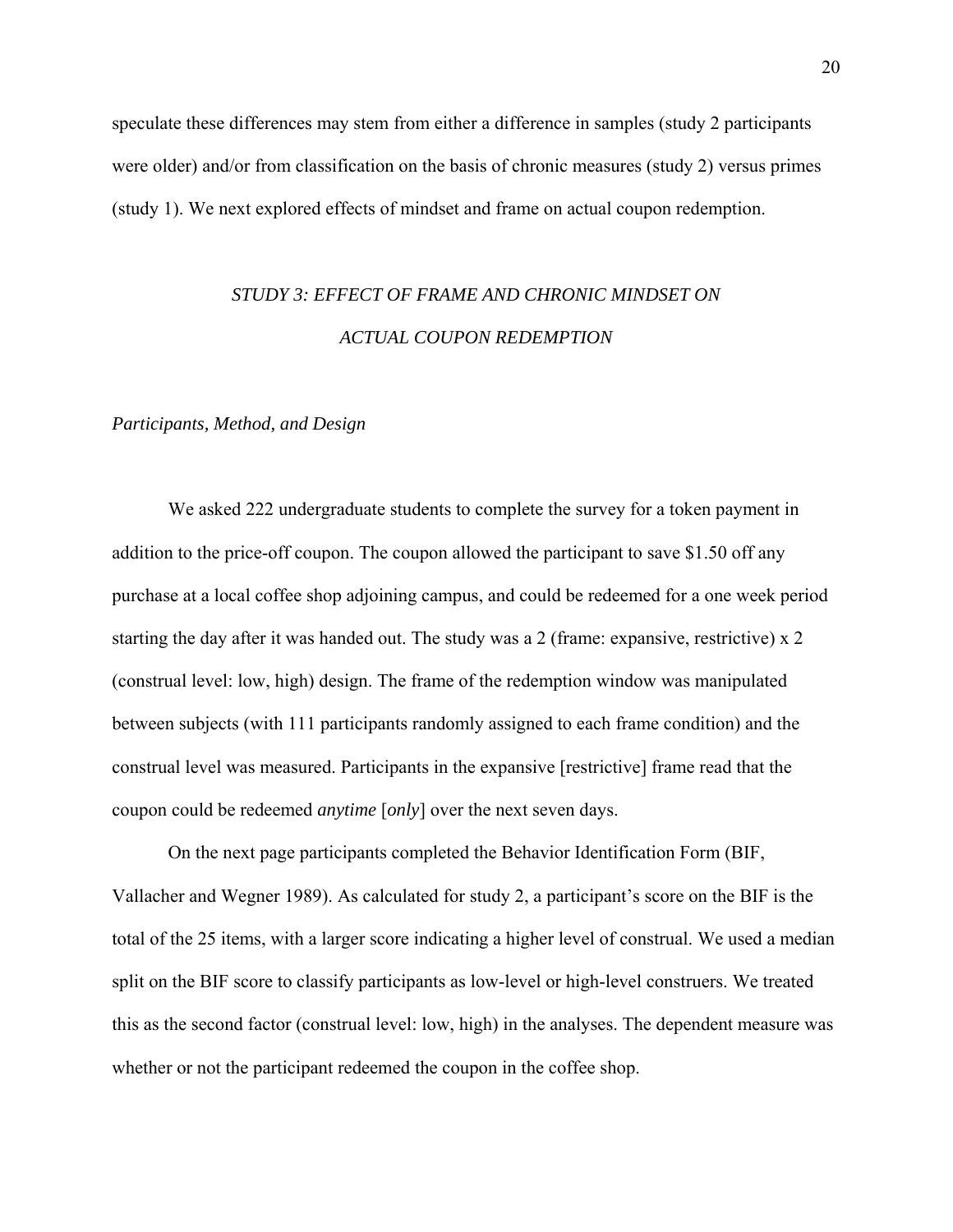#### *Results*

 We expected that low-level construers (implemental mindset) would pay relatively greater attention to offer feasibility and would thus be more likely to redeem coupons with an expansive versus restrictive frame. In contrast, high-level construers (deliberative mindset) would pay relatively more attention to offer precision and would be less likely to redeem coupons with an expansive versus restrictive frame. The pattern of results displayed in figure 3 supports these expectations. Among low-level construers, those with an expansive frame were more likely to redeem the coupon  $(X_{expansive} = 33%)$  than those with a restrictive frame  $(X_{refricitive})$  $= 5\%$ ; Wald  $\chi^2 = 10.64$ ,  $p < .005$ ). In contrast, among high-level construers, those with an expansive frame coupon were directionally less likely to redeem it  $(X_{expansive} = 25%)$  than those with a restrictive frame coupon  $(X_{\text{restrictive}} = 35\%)$ . This effect did not, however, achieve significance ( $\chi^2$  = 1.20, *ns*). This pattern of results led to a significant construal x frame interaction ( $\chi^2$  = 11.17, *p* < .001)<sup>3</sup>.

The main effect of frame was also significant; participants with an expansive frame were more likely to use the coupon  $(X_{\text{expansive}} = 29\%)$  than those with a restrictive frame  $(X_{\text{restrictive}} =$ 20%;  $\chi^2$  = 4.69, *p* < .05). And the main effect of construal level was significant; low-level construers were less likely to redeem the coupon  $(X_{\text{low-level}} = 19\%)$  than were high-level construers (X<sub>high-level</sub> = 30%;  $\chi^2$  = 5.63, *p* < .05). These effects were qualified by the aforementioned interaction. We also studied the effect of construal level within each frame. Among participants with a restrictive frame, high-level construers were more likely to use the coupon than low-level construers ( $\chi^2$  = 11.52, *p* < .001). This is consistent with the former's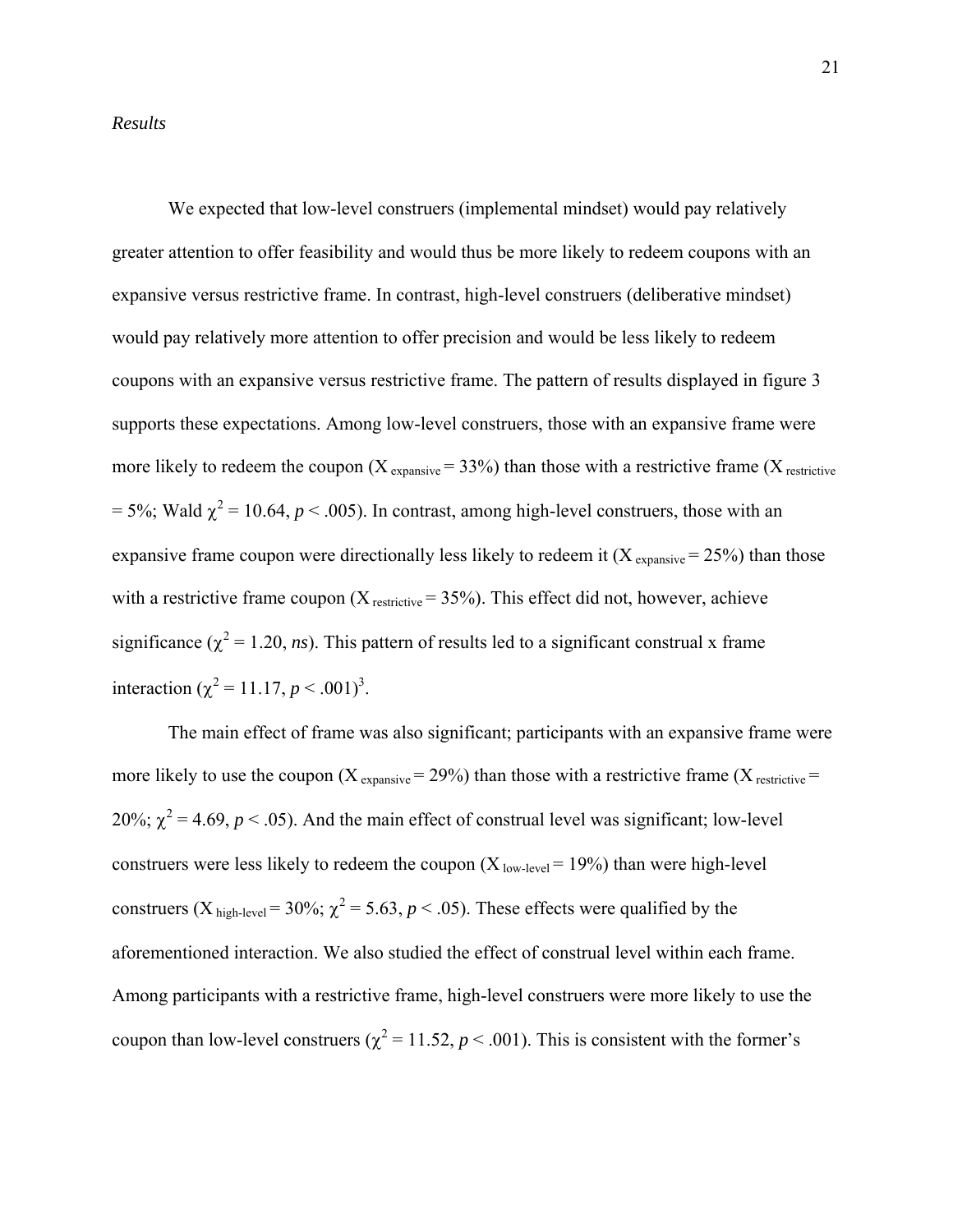focus on precision, and the latter's focus on feasibility. Among participants with an expansive frame, however, construal level did not significantly affect usage ( $\chi^2 = 0.80$ , *ns*).

<Insert figure 3 about here >

#### *Discussion*

This study used participants' chronic construal level and replicated the previous results of usage likelihood with redemption of an actual promotion offer. Consistent with previous studies, low-level construers (implemental mindset), focused on the offer feasibility and were less likely to redeem when presented with a restrictive versus expansive frame. Study 2 had also demonstrated that high-level construers (deliberative mindset) reported higher usage likelihood for restrictive versus expansive frame offers (consistent with their attention to offer precision). Interestingly, while the pattern of actual coupon redemption in study 3 was directionally consistent with this pattern, the difference was not significant. It may be that as the redemption time drew near (within the week available to the participants) chronic high-level construers started paying greater attention to the feasibility of coupon redemption. This would weaken their preference for the precise restrictive frame and would be consistent with the observed pattern of results. We discuss these inter-temporal considerations when we elaborate on the scope of the framing effect in the next section.

#### *GENERAL DISCUSSION*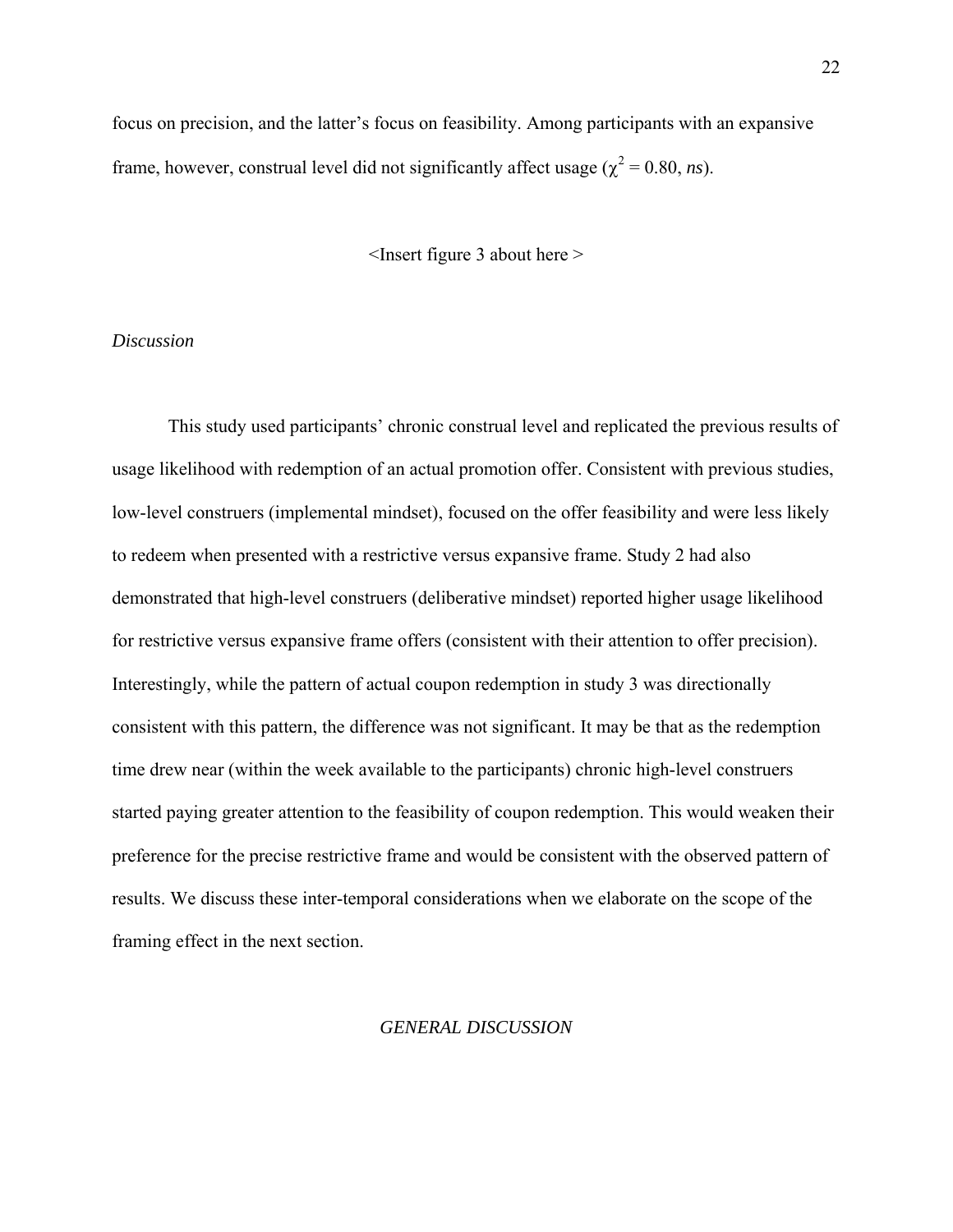#### *Summary of Results*

Across three studies we demonstrate that when consumers focus on offer feasibility (they have an implemental mindset, or low construal level), they are more likely to prefer the expansive (anytime) frame over the restrictive (only) frame. In contrast, when consumers are not focused as much on feasibility (they have a deliberative mindset, or a high construal level), they are more likely to prefer the restrictive (only) frame over the expansive (anytime) frame.

In study 1, we prime participants with an implemental or with a deliberative mindset, the former focusing them more on offer feasibility. Implemental mindset participants perceive the expansive frame to be more *feasible* to avail of than the restrictive frame. Feasibility considerations do not vary by frame for deliberative mindset participants. In contrast, while participants primed with a deliberative mindset perceive the restrictive frame to be more *precise* than the expansive frame, frame does not affect precision for implemental mindset participants.

In study 2 we classify consumers as chronic low-level (implemental mindset) or highlevel (deliberative mindset) construers and explore how feasibility and precision mediate the effect of frames on usage. Low-level construers (implemental mindset), paying greater attention to offer feasibility, perceive the expansive frame to be more feasible than the restrictive frame, and are more likely to use expansive versus restrictive frames. In contrast, high-level construers (deliberative mindset) perceive the restrictive frame to be more precise than the expansive frame, and they are more likely to use the restrictive versus expansive frame.

In study 3 we replicate this effect of framing for actual coupon redemption. We find that low-level construers (implemental mindset) are less likely to redeem restrictive versus expansive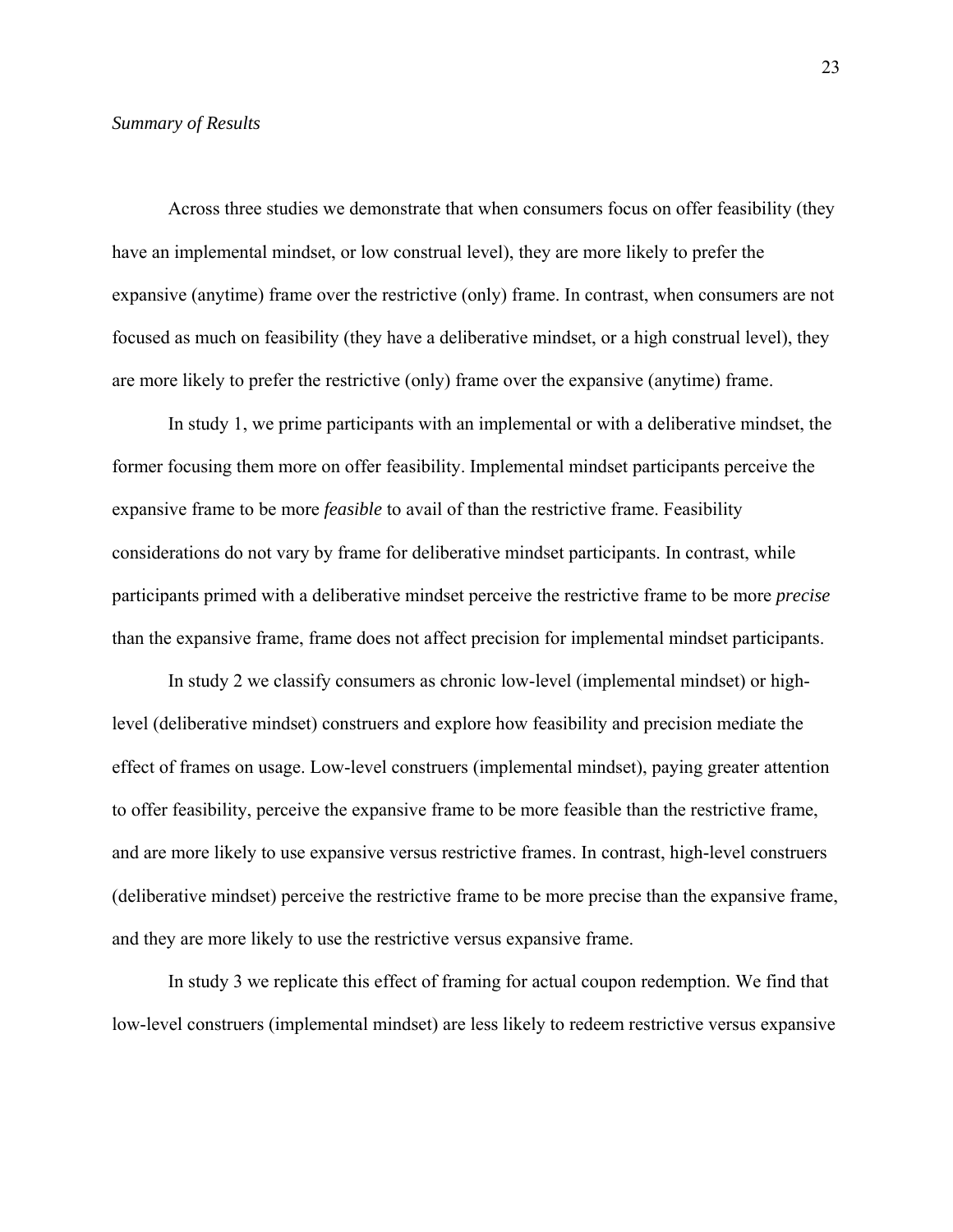frame coupons. In contrast, high-level construers (deliberative mindset) are directionally more likely to redeem restrictive versus expansive frame coupons.

#### *The Scope of Expansive versus Restrictive Framing*

While study 1–3 focused on expansive versus restrictive framing of the offer through framing of the promotion redemption window, we now discuss how a similar effect may be achieved through other modes of communication or through selective product availability. In addition, we briefly discuss some results that demonstrate the framing effect to be robust for small discounts. Finally, we highlight how feasibility concerns are likely to vary intertemporally.

*Modalities of expansive versus restrictive frames*. The study of language use indicates that logically equivalent statements may be interpreted differently depending on the implicit meaning conveyed by the choice of words used when a sentence is uttered (Hilton 1995). Research in the context of attribute framing similarly demonstrates that logically equivalent frames implicitly communicate differential attribute information (McKenzie 2004). Furthermore, the verbal structure of a promotional offer influences how the promotion is evaluated (Berkowitz and Walton 1980; Della Bitta et al. 1981). We posit that the expansive (anytime) frame and the restrictive (only) frame might operate similarly, implicitly communicating expansiveness or restrictiveness regardless of how these are used in communication.

In additional empirical work we replicated the effect of expansive/restrictive frames using store names (the *anyone* store vs. the *only you* store), showing that implemental mindset participants were more likely to redeem a promotional offer at the former store in a manner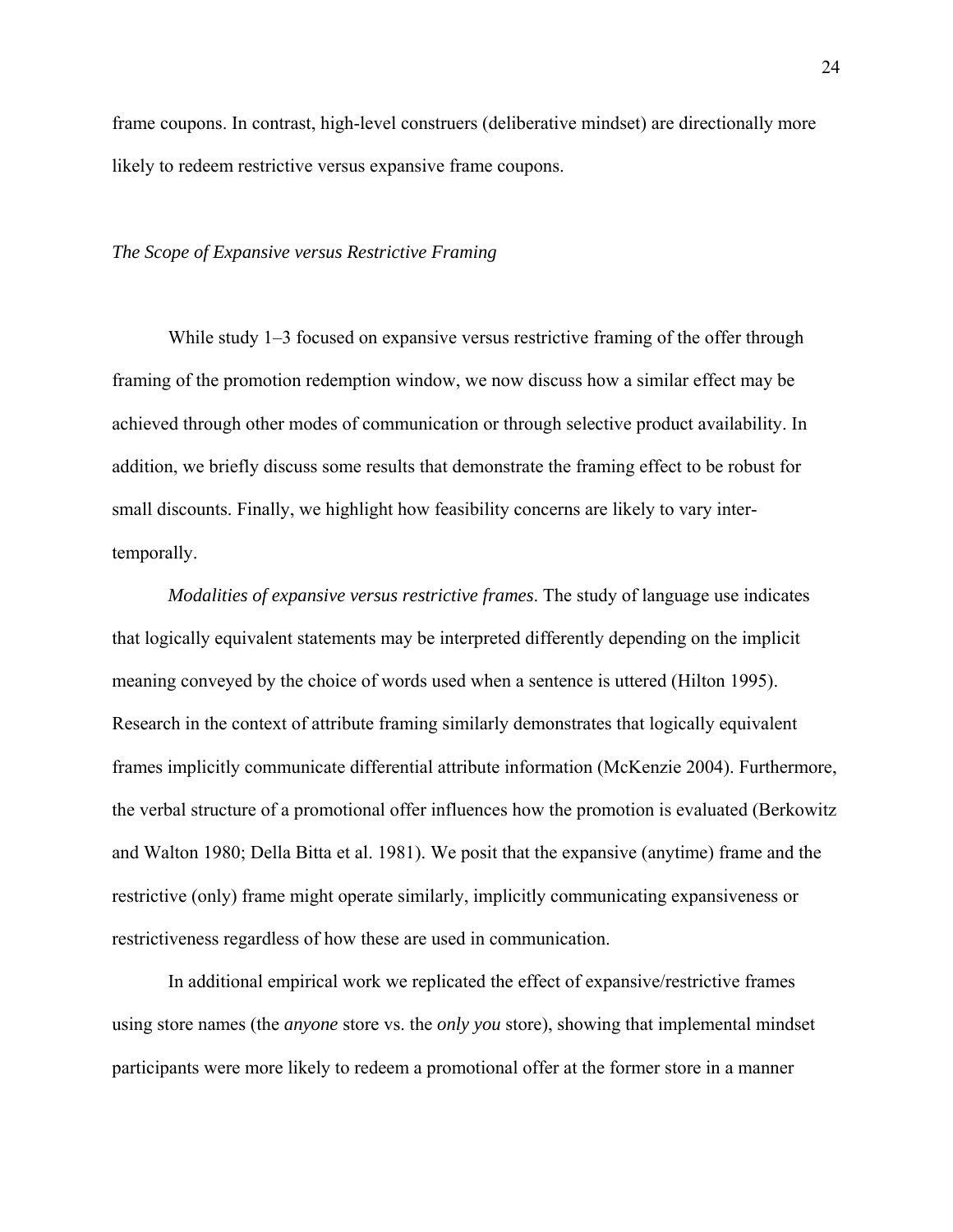similar to that for expansive (vs. restrictive) framing of redemption windows<sup>4</sup>. Moreover, expansive/restrictive framing of the store *name* led to differences in perceptions about the *time* available to use the coupon, suggesting that the frame of redemption windows is more than a simple characteristic of the promotion being evaluated by consumers. Rather, the frame appears to act as a cue that affects consumers' perceptions of offer expansiveness or restrictiveness.

In a manner similar to the framing of redemption windows, expansive/restrictive considerations could be primed through the geographic availability of a product (a product advertised as being available at any major store/only at major stores), through the eligibility of consumers to buy a product (for all veterans/only for veterans) or through the terms of use (with the purchase of any entrée/only with the purchase of an entrée). These examples highlight an avenue by which sellers could influence consumer perceptions of a product or promotion by using expansive/restrictive communication cues without changing to the promotion offer per se.

*Discount magnitude*. How large must a discount be for consumers to pay attention to feasibility or precision considerations cued by expansive/restrictive frames? We note that study 1 results indicated that discount level (30% vs. 60% off) does not moderate the effect of mindset and expansive versus restrictive frames on perceptions of offer feasibility and precision (although the coupons offering a 60% discount were perceived to be more attractive, on average, that those that offered a 30% discount). It is possible that there was no difference in consumers' evaluation because of the relatively deep discount in both cases. However, it may also be that the frame interacts with mindset to affect consumers' evaluation of offer feasibility regardless of the level of discount. This would indicate a more robust effect that cues expansive/restrictive considerations in an implicit manner, as suggested by the preceding discussion on varying modalities of framing. To explore this possibility we replicated study 1 using a 10% discount,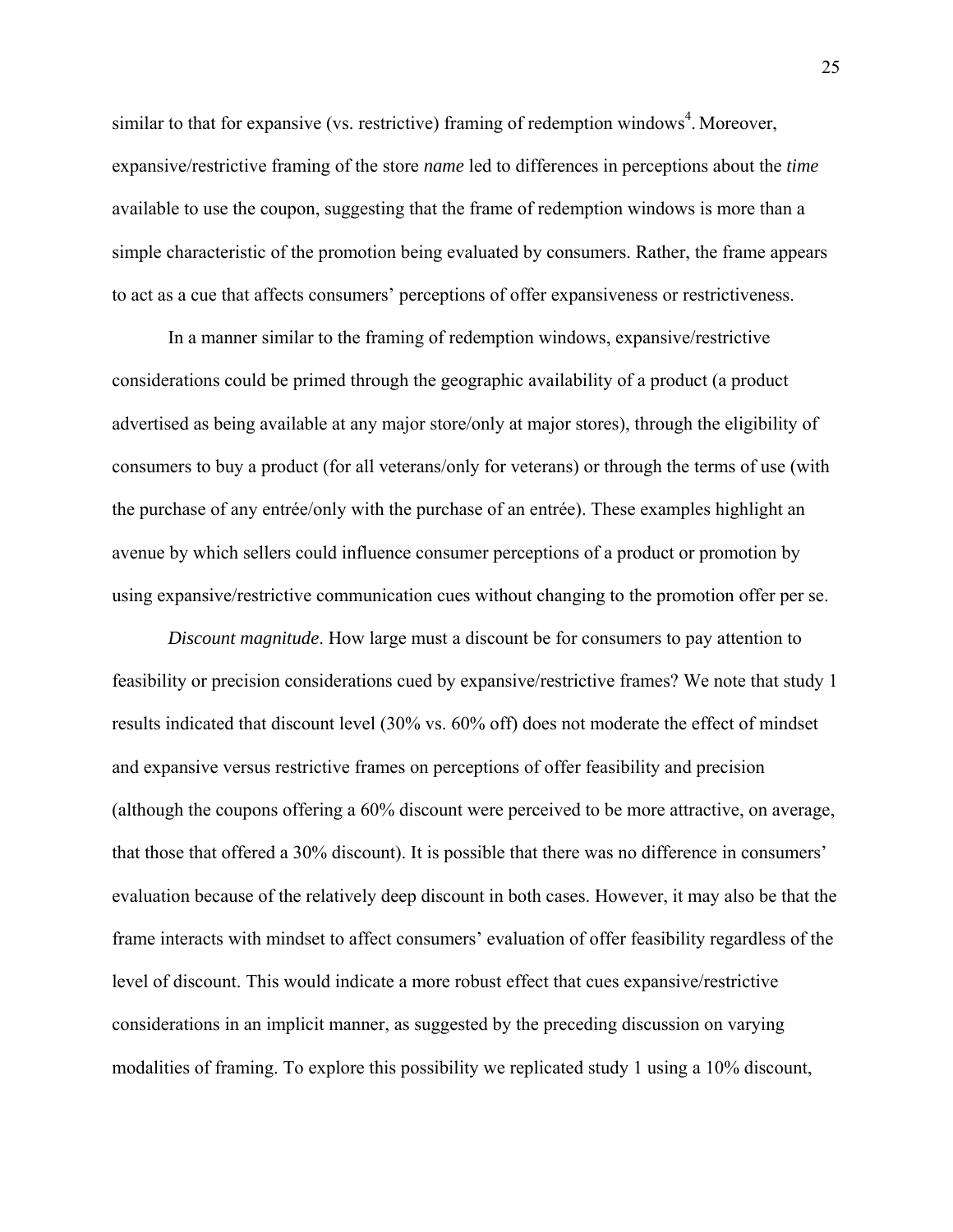and found a significant mindset x frame interaction effect on usage likelihood, suggesting that the framing effect persisted even for this small magnitude. This attention paid to small discounts is also consistent with prior research suggesting that even small promotions may be used as a signal or cue for value (Inman, McAlister, and Hoyer 1990), and that consumers often receive non-price benefits from participating in promotions (Chandon et al. 2000).

*Temporal horizon*. Liberman and Trope (1998) present the idea of temporal construal, that is, consumers process events in the near future at a lower, more concrete level (implemental mindset), while processing those in the distant future at a higher, more abstract level (deliberative mindset). Indeed, Zhao, Hoeffler, and Zauberman (2007) demonstrate that a concrete mindset does highlight feasibility-related concerns relative to an abstract mindset. Research on temporal preferences correspondingly indicates that consumers' discounting of future payoffs is usually greater for time/effort than for money (Soman 1998). Consumers also believe that they have more time in the future and may be less affected by feasibility constraints than they are in the present (Zauberman and Lynch 2005). Malkoc and Zauberman (2006) demonstrate that the level of construal of future events mediates the effect of temporal delay on discounting. Thus, construing future events at a lower (i.e., implemental) level makes consumers discount them less. This research suggests that feasibility considerations will be mitigated when evaluating a promotion that is farther in the future compared to one in the present.

We find empirical support for this conjecture in two ways. First, in an additional study we find that the effect of expansive/restrictive frames on feasibility and reported likelihood of usage is attenuated when the promotion starts two weeks from the next day (compared to when the promotion starts the next day). Second, it may be likely that feasibility concerns are highlighted for all consumers (regardless of mindset) as the time to avail of a promotional offer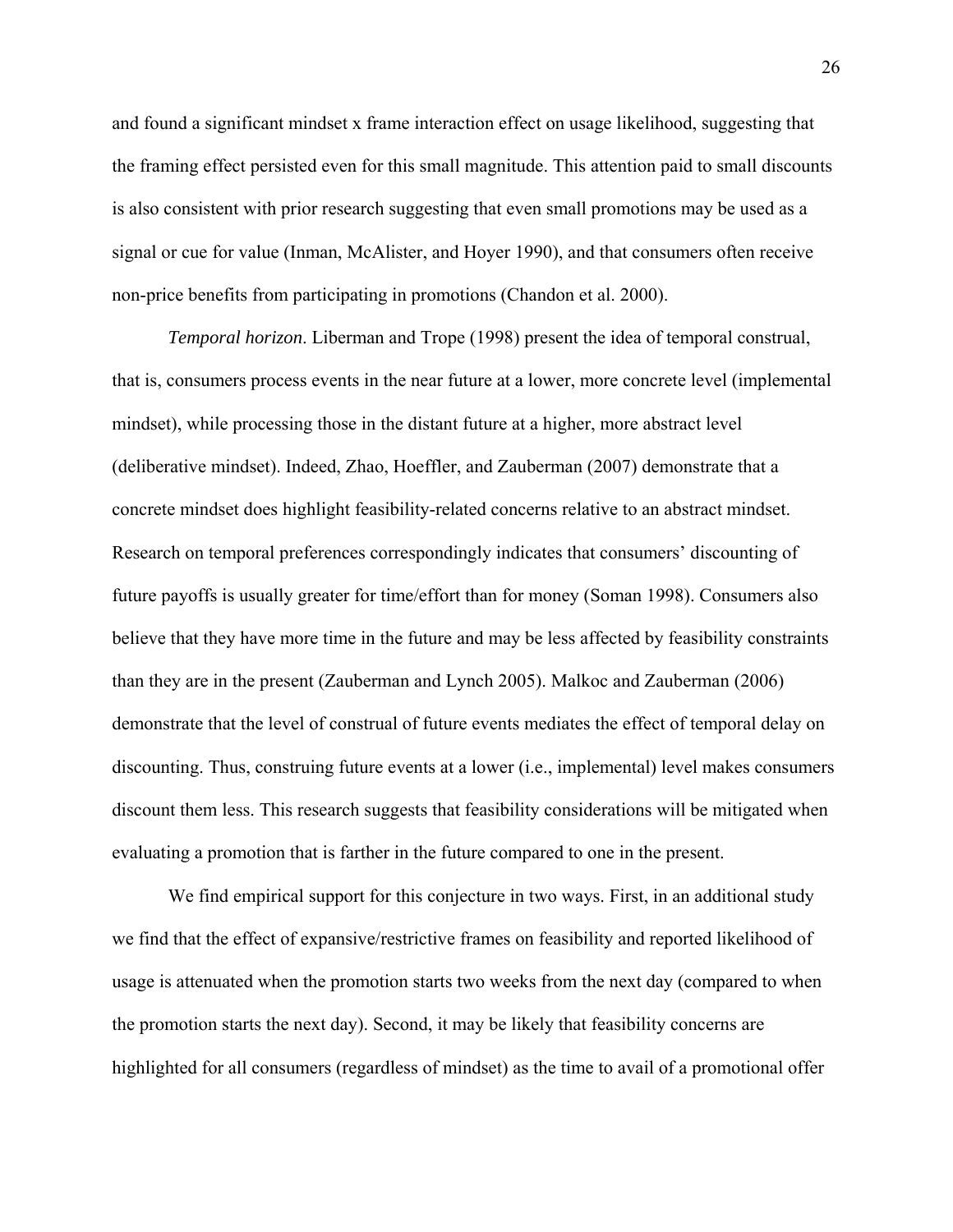draws near, and consumers start paying greater attention to the feasibility concerns associated with the offer. Indeed, we find in study 3 that high-level construers are only directionally more likely to redeem a coupon with a restrictive (more precise) versus expansive frame. Tellingly, in a smaller study where we handed out coupons identical to the ones used in study 3 and asked consumers to evaluate how likely they were to use the coupons, this effect of precision was significant for high-level construers. We found that among high-level construers, consumers with restrictive frame coupons reported significantly higher usage likelihood than did consumers with expansive frame coupons. These differences between actual usage and self-reports suggest that as consumers get closer to using the coupons, feasibility concerns get highlighted (and precision concerns are correspondingly mitigated).

#### *Directions for Future Research and Implications*

*Effect of mood.* The role of consumer mood in the evaluation of promotions has received some attention in the literature (e.g., Heilman, Nakamoto, and Rao 2002). Based on the extant literature we would expect that consumer mood would influence how communication with expansive/restrictive frames is evaluated. Positive mood tends to be more expansive (as reflected by an increase in helping behavior, variety seeking, and divergent thinking) and thus participants in a positive mood would under normal circumstances prefer a restrictive versus expansive frame (the former being perceived to be more precise than the latter). However, if feasibility was highlighted, positive mood consumers would adapt to this concern, resulting in a preference for expansive versus restrictive frames. On the other hand, negative mood tends to be more restrictive (as reflected by an increase in risk-aversion, and lesser divergent thinking) and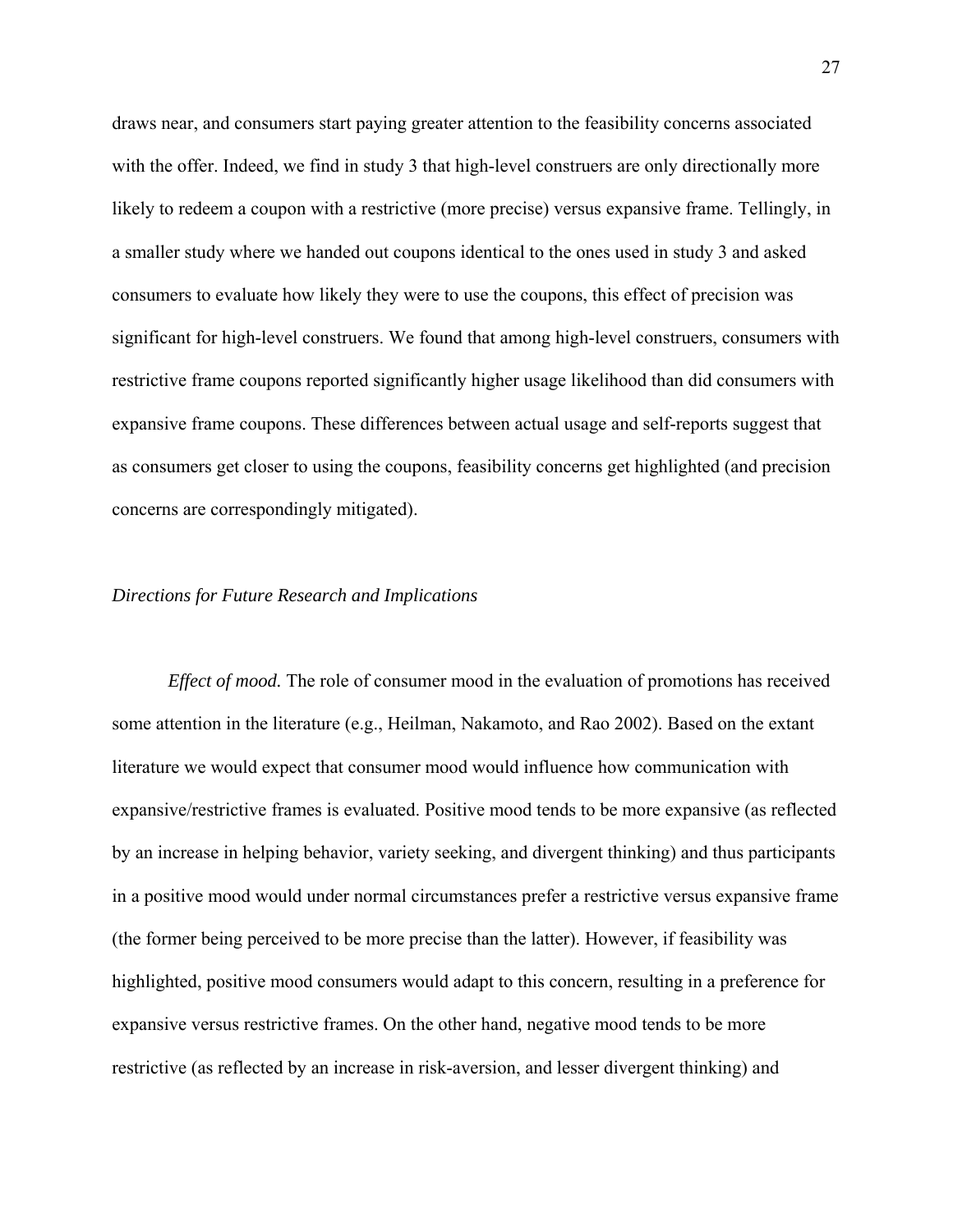concerns about feasibility would likely increase in importance. Thus, negative mood is likely to result in an expansive frame evaluated more favorably than a restrictive frame.

*Retailer perceptions.* Promotion offers such as the ones used in this paper also have significant impact on consumers' perception of the exchange. For instance, Darke and Dahl (2003) show that discounts increase the perceived fairness of the offer and the satisfaction with the exchange. While the present research did not study retailer and exchange perceptions, preliminary results of a set of follow-up studies indicate that retailers offering promotions with restrictive frames are perceived to be more responsible and professional than retailers offering promotions with expansive frames.

*Implications.* Thus far, managers have used expansive/restrictive framing of promotions without an understanding of the differential impact these frames have on promotion evaluation and redemption. The present research gives managers the opportunity to use this framing tool strategically depending on the nature of the promotional offer and the desired consumer response. Importantly, understanding *when* an expansive frame might work better than a restrictive frame is a key issue that this research has uncovered. We find that consumers who are in an implemental mindset are focused on the feasibility of availing the promotion offer and prefer expansive (vs. restrictive) frames. Implemental mindsets are more likely when the consumption is in the near future, or when the purchase decision has already been made. In contrast, consumers in a deliberative mindset focus more on offer precision and prefer restrictive versus expansive frames. Deliberative mindsets are more likely when the consumption is farther into the future, or prior to a purchase decision having been made.

The promotions studied in the present research offer participants a certain percent off their next purchase in the store. As such, these promotions are similar to *in-pack* coupons that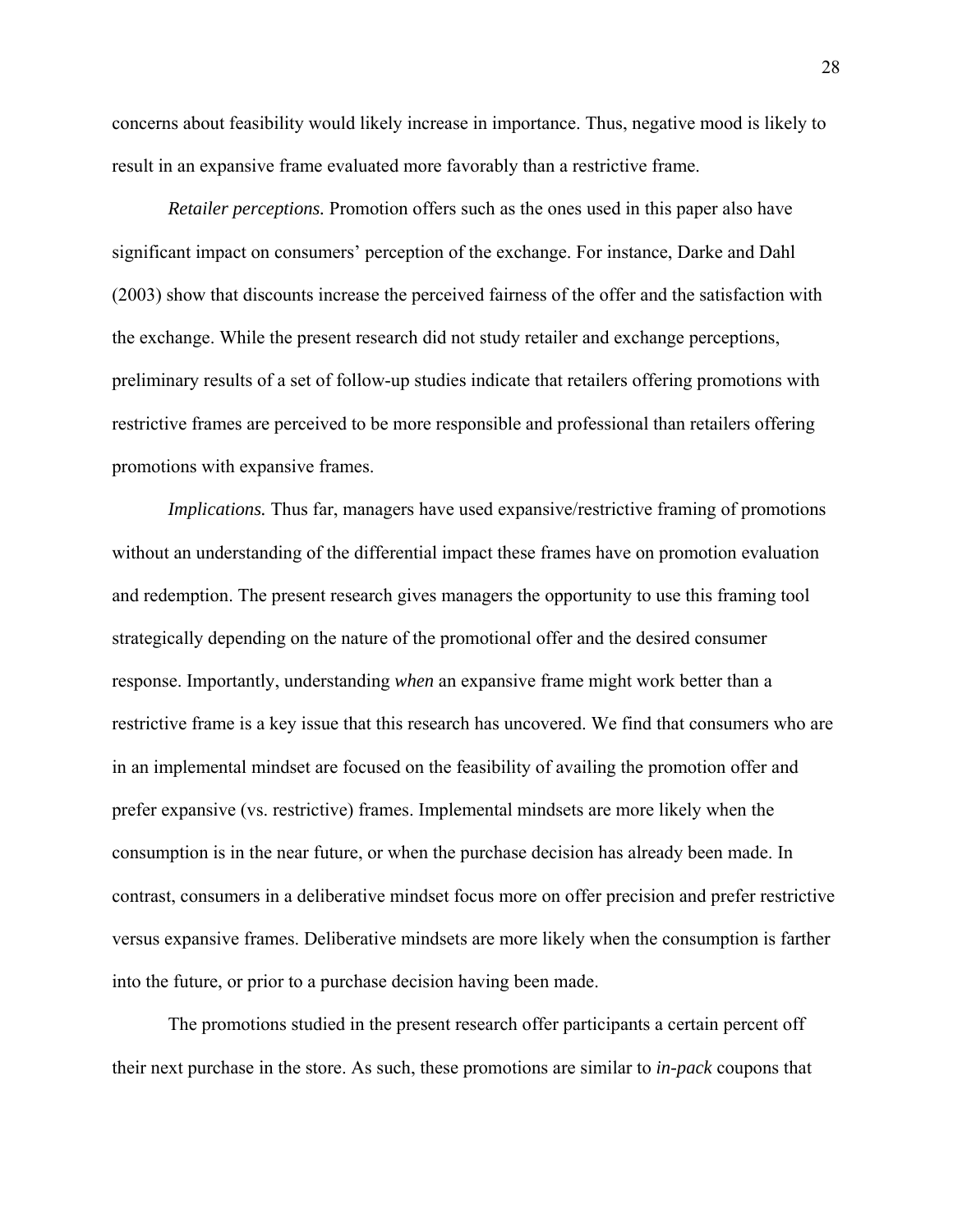consumers receive only after they have purchased the product. Redeeming in-pack coupons requires additional effort, such as visiting the store again and/or purchasing a specific product. In addition to in-pack coupons, our results directly speak to two other promotion mechanisms. First, these results are applicable to *on-pack* coupons, which consumers see when buying a product but that can be redeemed only at a subsequent purchase occasion. On-pack coupons are often more profitable than *peel-off* coupons (that can be used for the same purchase occasion) because a) they can lead to higher market share in the long run, and b) consumers may fail to redeem these coupons at a later stage (Raju, Dhar, and Morrison 1994). Our results suggest that restrictive framing of on-pack coupons may increase evaluation during the first visit (when consumers are more likely to be in a deliberative mindset), but may discourage redemption at a subsequent visit (when consumers are more likely to be in an implemental mindset).

Second, these results are applicable to mail-in rebates that appear attractive at the pointof-purchase but which are often not redeemed. At the time of redemption consumers may focus more on offer feasibility, and "hate collecting all the paperwork, filling out the forms, and mailing it all in to claim their \$10 or \$100," resulting in almost 40% of mail-in rebates (a total of approximately \$2 billion) not being redeemed (Grow 2005, p 34). Thus, increasing the perceived restrictiveness of these rebates would be one possible way to improve the evaluation of the rebate at the time of purchase (when consumers are more likely to be in a deliberative mindset) without the concomitant increase in promotion expenses (fewer people redeem coupons when the time comes to do so as they are more likely to be in an implemental mindset). However, if consumers feel that they have been unfairly taken advantage of, such a practice may lead to dissatisfaction and increased regulatory oversight in the longer term.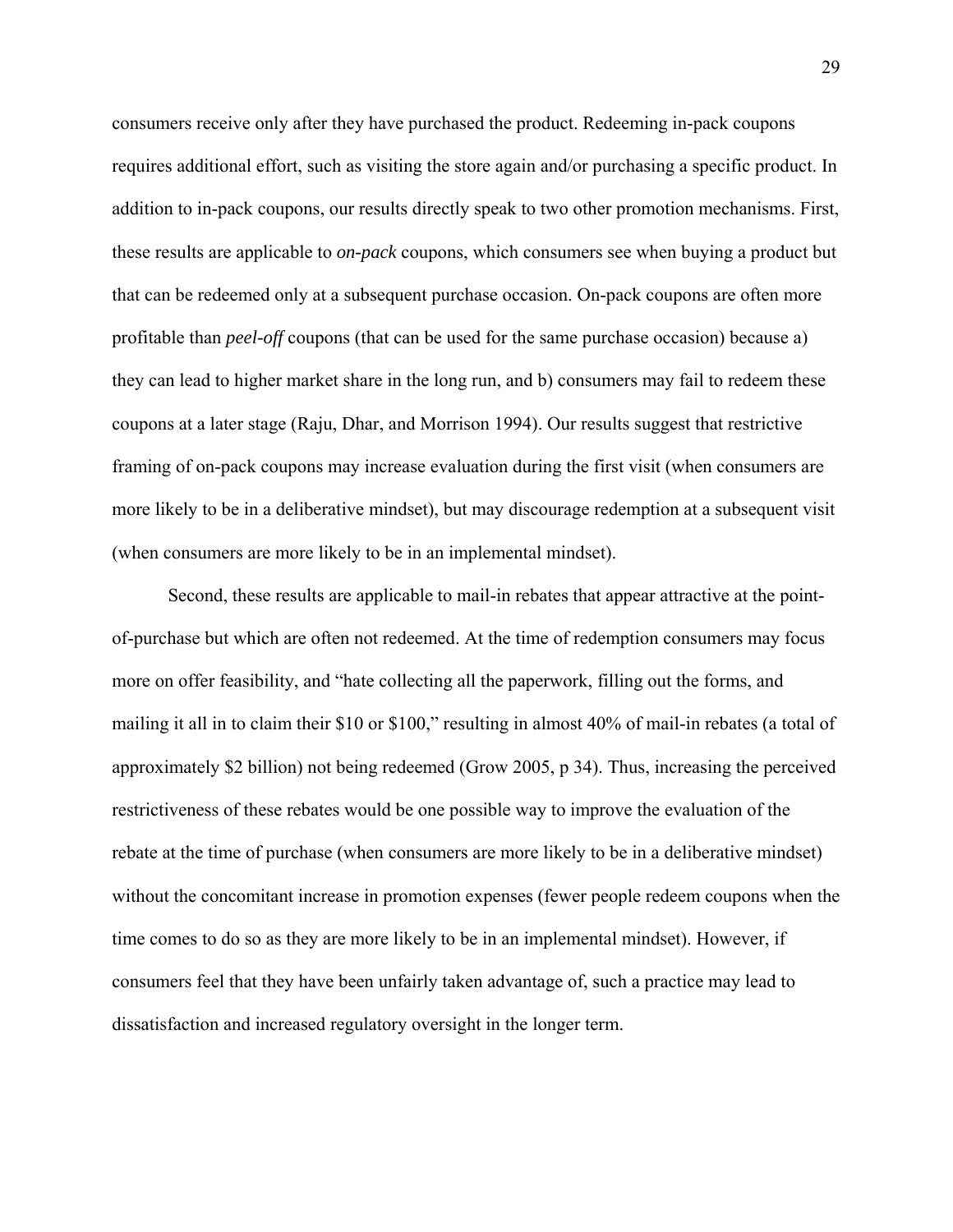### *Conclusion*

 There is immense scope for using expansive versus restrictive framing in brand names, brand slogans, and marketing communications like advertising and direct mailers, to achieve specific marketing objectives. The present research takes a first look at how mindsets moderate the effect of restrictive versus expansive frames on perceptions and behavior. Additional investigation in this domain, focused on the effects of mindsets and different communication frames, is likely to yield valuable insights for researchers and marketers.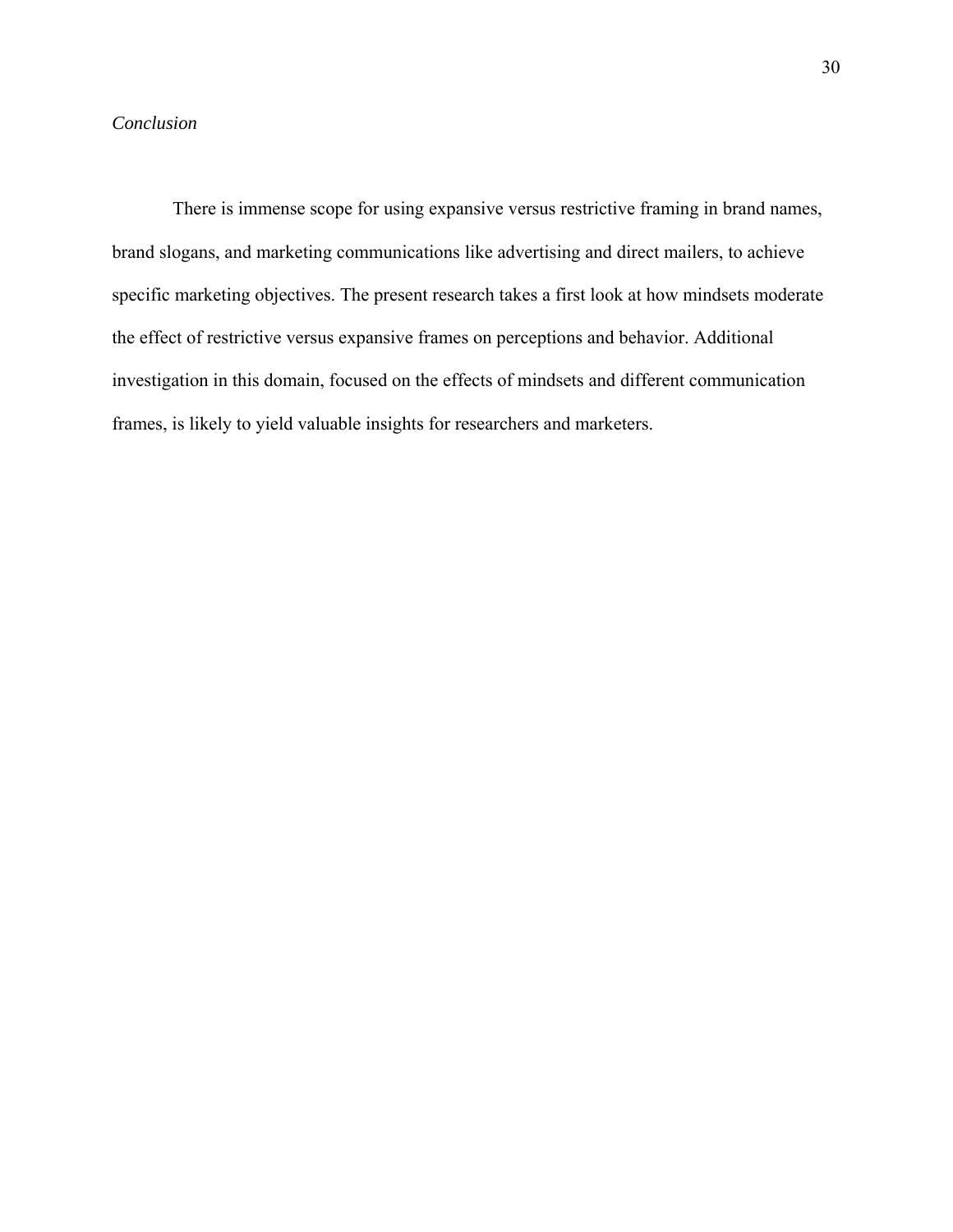#### *REFERENCES*

- Berkowitz, Eric N. and John R. Walton (1980), "Contextual Influences on Consumer Price Responses: An Experimental Analysis," *Journal of Marketing Research*, 17 (Aug), 349-58.
- Chandon, Pierre, Brian Wansink and Gilles Laurent (2000), "A Benefit Congruency Framework of Sales Promotion Effectiveness," *Journal of Marketing*, 64 (4), 65-81.

Cialdini, Robert B. (1985), *Influence: Science and Practice.* Glenview, IL: Scott, Foresman.

- Darke, Peter R. and Darren W. Dahl (2003), "Fairness and Discounts: The Subjective Value of a Bargain," *Journal of Consumer Psychology,* 13 (3), 328-338.
- Della Bitta, Albert J., Kent B. Monroe, and John M. McGinnis (1981), "Consumer Perceptions of Comparative Price Advertisements," *Journal of Marketing Research*, 18 (Nov), 416-27.
- Ellsberg, Daniel (1961), "Risk, Ambiguity, and the Savage Axioms," *Quarterly Journal of Economics*, 75, 643-669.
- Fraisse, Paul (1984),"Perception and Estimation of Time," *Annual Review of Psychology*, 35, 1-36.
- Freitas, Antonio L., Peter M. Gollwitzer, and Yaacov Trope (2004), "The Influence of Abstract and Concrete Mindsets on Anticipating and Guiding Others' Self-Regulatory Efforts," *Journal of Experimental Social Psychology*, 40, 739-52.
- Gilbert, Daniel T. and Jane E. J. Ebert (2002), "Decisions and Revisions: The Affective Forecasting of Changeable Outcomes," *Journal of Personality and Social Psychology*, 82 (4), 503-514.
- Gollwitzer, Peter M. (1999), "Implementation Intentions: Strong Effects of Simple Plans," *American Psychologist*, 54 (July), 493-503.

Grow, Brian, "The Great Rebate Runaround," *Business Week*, November 23, 2005, 34-37.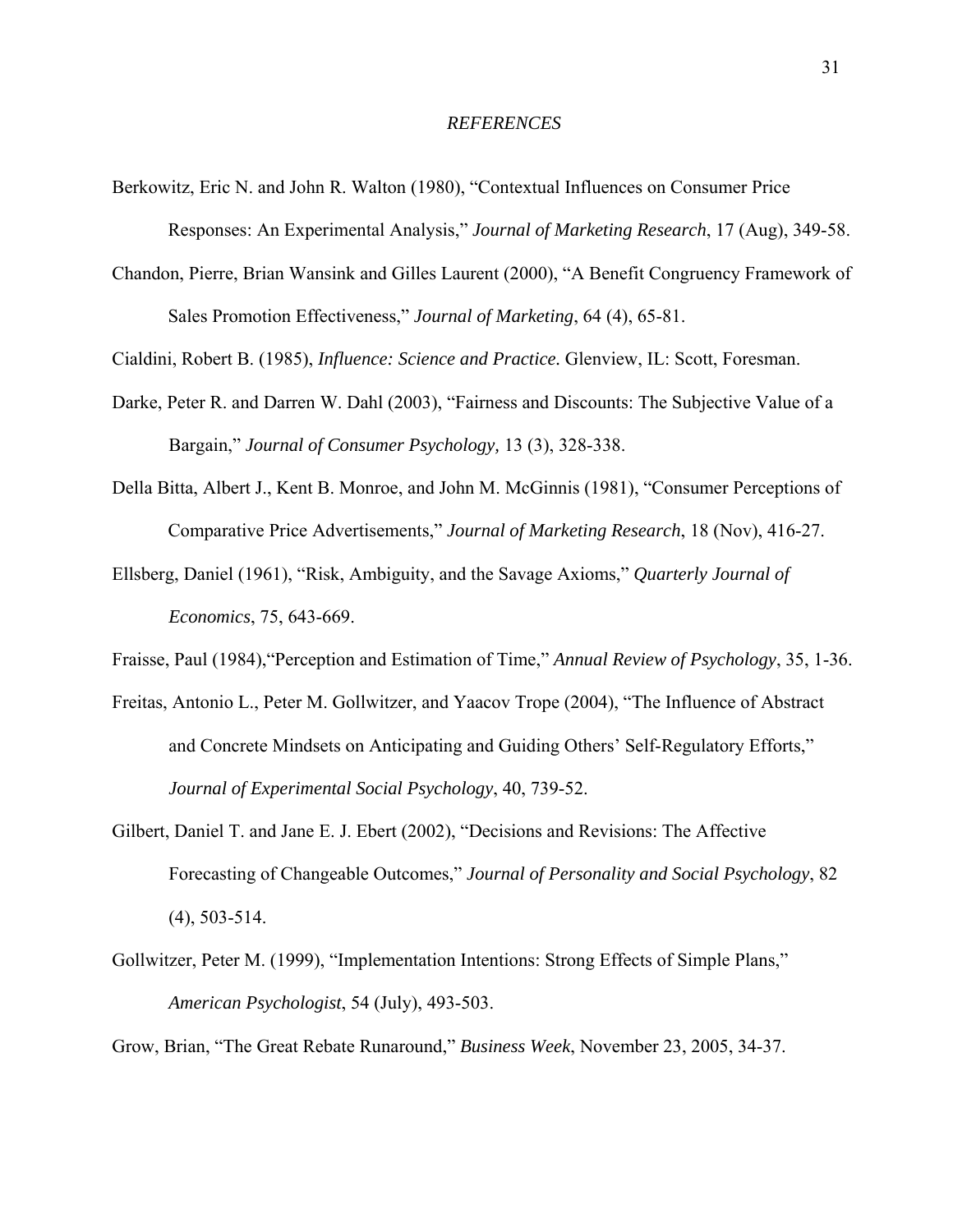- Heckhausen, Heinz and Peter M. Gollwitzer (1987), "Thought Contents and Cognitive Functioning in Motivational versus Volitional States of Mind," *Motivation & Emotion*, 11, 101-20.
- Heilman, Carrie M., Kent Nakamoto and Ambar Rao (2002), "Pleasant Surprises: Consumer Response to Unexpected In-Store Promotions," *Journal of Marketing Research*, 34 (May), 242-252.
- Hilton, Dennis J. (1995), "The Social Context of Reasoning: Conversational Inference and Rational Judgment," *Psychological Bulletin*, 118, 248-271.
- Hornik, Jacob (1984), "Subjective versus Objective Time Measures: A Note on the Perception of Time in Consumer Behavior," *Journal of Consumer Research*, 11 (June), 615-18.
- Inman, J. Jeffrey, Leigh McAlister, and Wayne D. Hoyer (1990), "Promotion Signal: Proxy for a Price Cut?" *Journal of Consumer Research*, 17 (June), 74-81.
- Inman, J. Jeffrey and Leigh McAlister (1994), "Do Coupon Expiration Dates Affect Consumer Behavior?" *Journal of Marketing Research*, 31 (August), 423-28.
- Kunda, Ziva (1990), "The Case for Motivated Reasoning," *Psychological Bulletin*, 108 (3),480-98.
- LeBoeuf, Robyn A. (2006), "Discount Rates for Time Versus Dates: The Sensitivity of Discounting to Time-Interval Description," *Journal of Marketing Research*, 43(Feb),59-72.
- LeBoeuf, Robyn A. and Eldar Shafir (2005), "Anchoring on the Here and Now: Anchoring and Insufficient Adjustment in Time and Distance Estimation Tasks," working paper, University of Florida.
- Leclerc, France, Bemd H. Schmitt, and Laurette Dube (1995), "Waiting Time and Decision Making: Is Time Like Money?" *Journal of Consumer Research*, 22 (June), 110-19.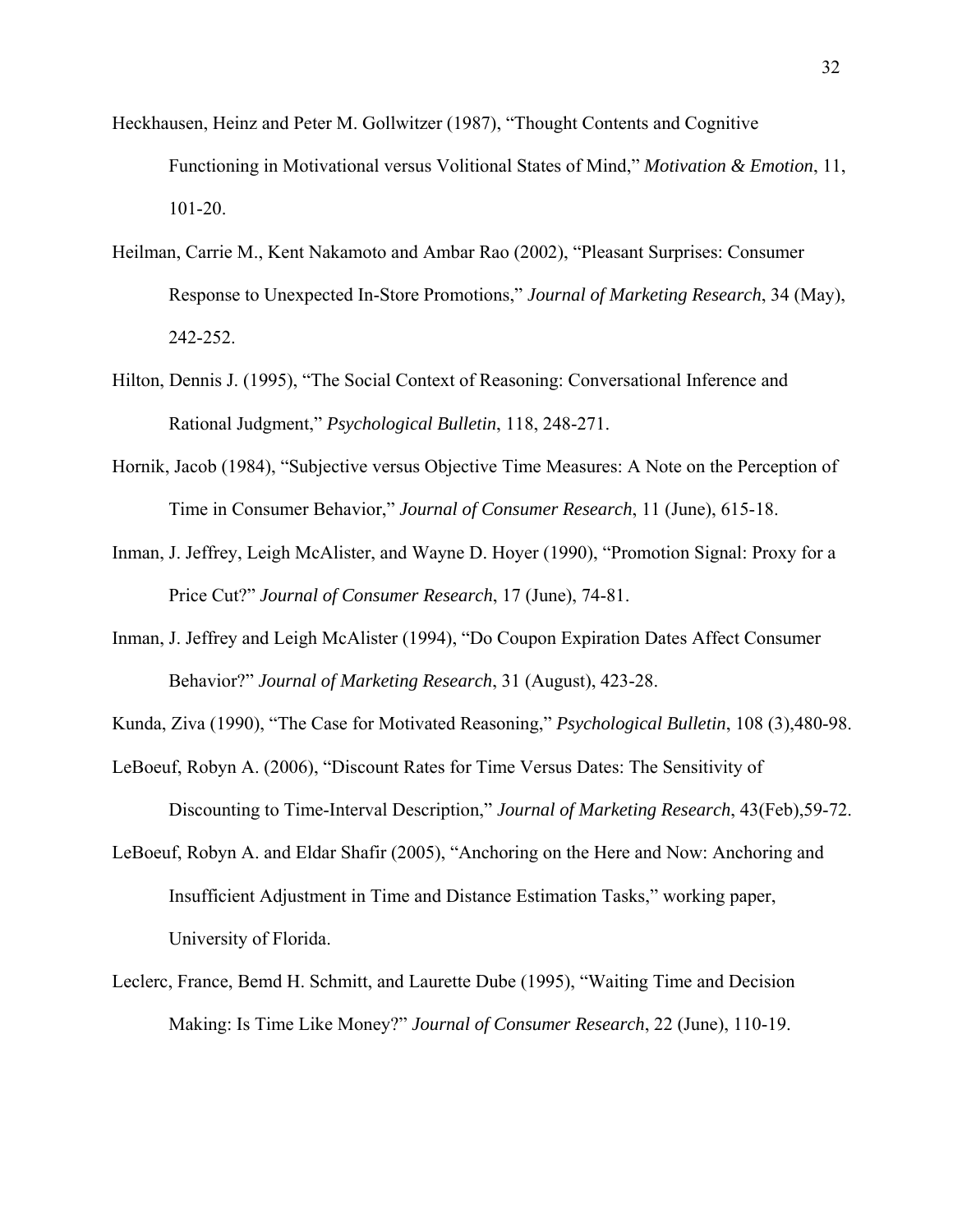- Liberman, Nira and Yaacov Trope (1998), "The Role of Feasibility and Desirability Considerations in Near and Distant Future Decisions: A Test of Temporal Construal Theory," *Journal of Personality and Social Psychology*, 75, 5-18.
- Lynn, Michael (1989), ''Scarcity Effects on Desirability: Mediated by Assumed Expensiveness?'' *Journal of Economic Psychology,* 10 (June), 257–274.
- MacKenzie, Scott B, (1986), "The Role of Attention in Mediating the Effect of Advertising on Attribute Importance," *Journal of Consumer Research*, 13 (September), 174-95.
- Malkoc, Selin A. and Gal Zauberman (2006), "Deferring versus Expediting Consumption: The Effect of Outcome Concreteness on Sensitivity to Time Horizon," *Journal of Marketing Research*, 43 (Nov) 618-627.
- McKenzie, Craig R. M. (2004), "Framing Effects in Inference Tasks and Why They Are Normatively Defensible," *Memory and Cognition*, 32 (6), 874-885.
- Mobley, Mary F., William O. Bearden, and Jesse E. Teel (1988), "An Investigation of Individual Responses to Tensile Price Claims," *Journal of Consumer Research*, 11 (Sept), 273 - 79.
- Muller, Dominique, Charles M. Judd, and Vincent Y. Yzerbyt (2005), "When Moderation is Mediated and Mediation is Moderated," *Journal of Personality and Social Psychology*, 89 (6), 852-863.
- Pauwels, Koen D., Dominique M. Hanssens and S. Siddarth (2002), "The Long-term Effects of Price Promotions on Category Incidence, Brand Choice and Purchase Quantity," *Journal of Marketing Research,* 39(4), 421–439.
- Raju, Jagmohan S., Sanjay K. Dhar, and Donald G. Morrison (1994), "The Effect of Package Coupons on Brand Choice," *Marketing Science*, 13 (2), 145-164.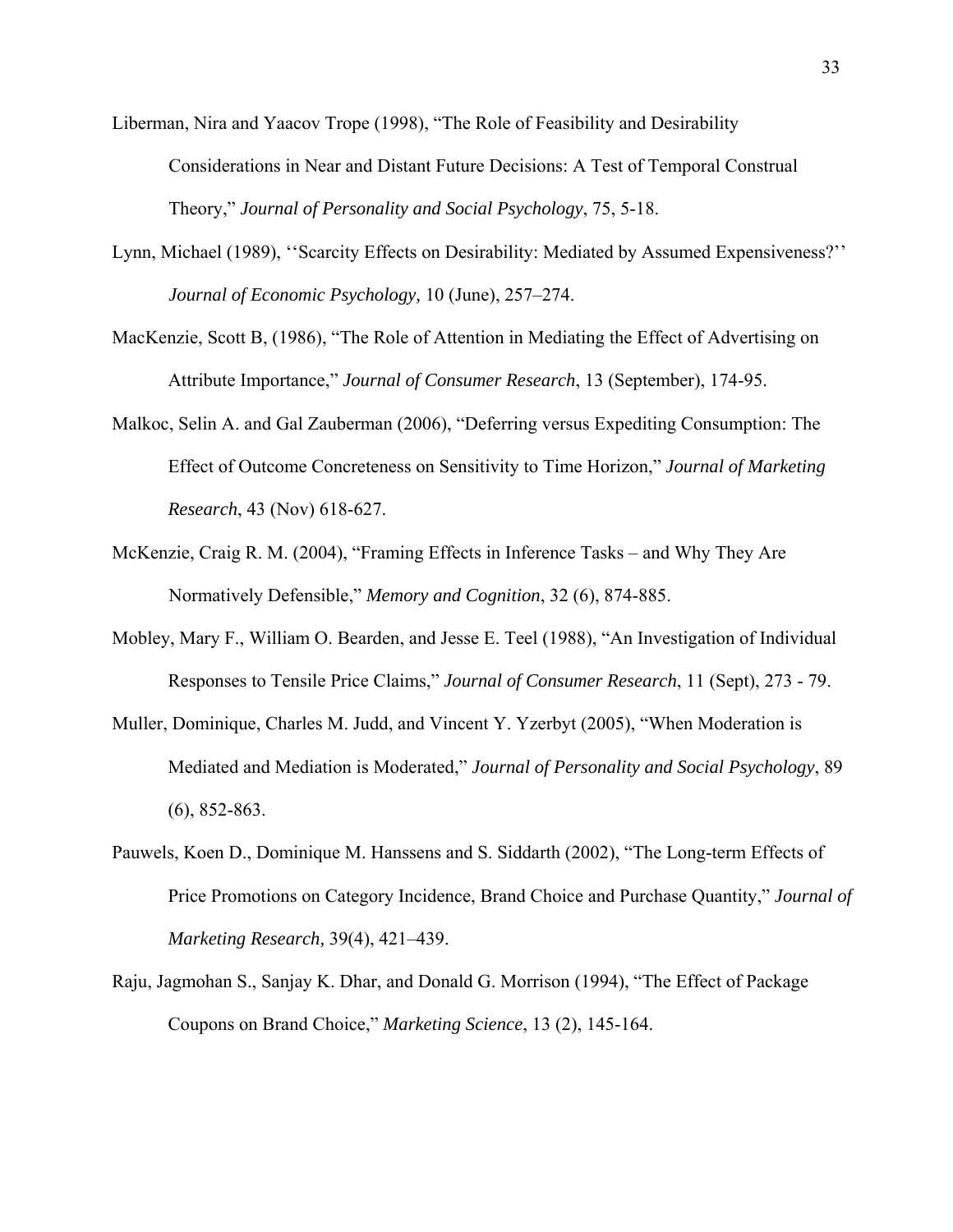- Reibstein, David J. and Phyllis A. Traver (1982), "Factors Affecting Coupon Redemption Rates," *Journal of Marketing*, 46 (Fall), 102-13.
- Sanna, Lawrence J., Craig D. Parks, Edward C. Chang, and Seth E. Carter (2005), "The Hourglass Is Half Full or Half Empty: Temporal Framing and the Group Planning Fallacy," *Group Dynamics: Theory, Research, and Practice*, 9 (3), 173–88.
- Soman, Dilip (1998), "The Illusion of Delayed Incentives: Evaluating Future Effort-Money Transactions," *Journal of Marketing Research*, 35 (November), 427-37.
- Tversky, Amos and Daniel Kahneman (1981), "The Framing of Decisions and the Psychology of Choice," *Science*, 211 (January), 453-58.
- Vallacher, Robin R. and Daniel Wegner (1989), "Levels of Personal Agency: Individual Variation in Action Identification," *Journal of Personality and Social Psychology*, 57, 660-71.
- Vallacher, Robin R. and Daniel Wegner (1987), "What Do People Think They're Doing? Action Identification and Human Behavior," *Psychological Review*, 94, 3-15.
- Ward, Ronald W. and James E. Davis (1978), "Coupon Redemption," *Journal of Advertising Research*, 18 (4), 51-58.
- Zauberman, Gal and John Lynch (2005), "Resource Slack and Propensity to Discount Delayed Investments of Time Versus Money," *Journal of Experimental Psychology: General*, 134  $(1), 23-37.$
- Zhao, Min, Steve Hoeffler, and Gal Zauberman (forthcoming). "Mental Simulation and Preference Consistency over Time: The Role of Process- versus Outcome-Focused Thoughts," *Journal of Marketing Research*, 44 (August), 2007.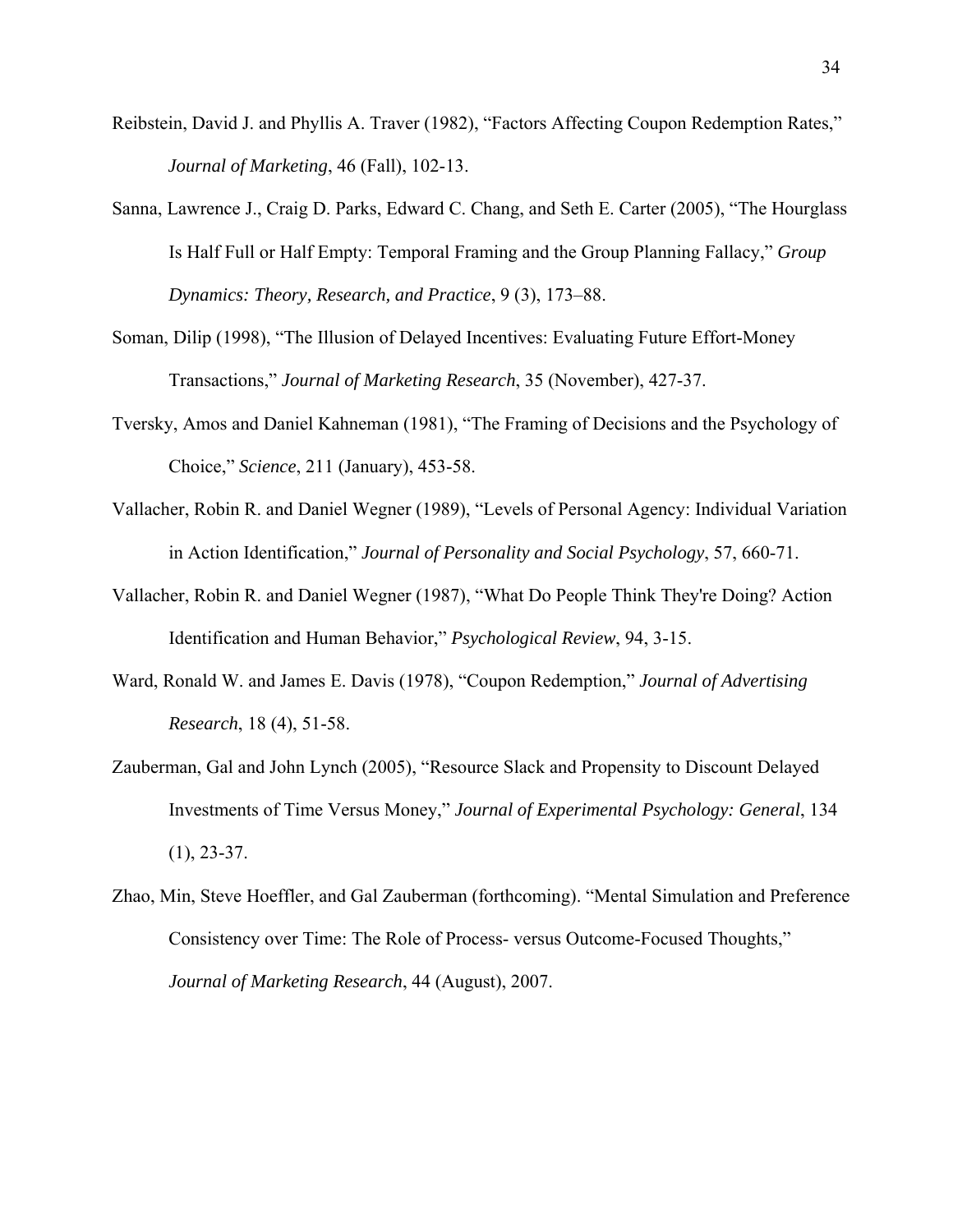### *FOOTNOTES*

<sup>1</sup> We use a dichotomous rather than a continuous construal level variable as the BIF has been previously validated as a two-level construct (Vallacher and Wegner 1987). Using the continuous variable does not change results.

<sup>2</sup> Continuous construal level measures reveals a similar construal level x frame interaction, F  $(1, 1)$  $164$ ) = 8.14,  $p < 0.01$ .

<sup>3</sup> Continuous construal level measures also revealed a similar construal x frame interaction,  $\chi^2$  = 9.20,  $p < .005$ ).

<sup>4</sup> Brief discussions of additional studies are presented here to highlight the moderating variables of interest. Details of the procedures and results are available from the authors on request.

 $5$  We present simple mediation tests within each of the two levels of the moderator as the mediating variable is proposed to be different for each of the two levels of the moderator. Precision mediates the effect of frame on usage for high-level construers, but not for low-level construers. Feasibility mediates the effect of frame on usage for low-level construers, but not for high-level construers. This could be considered a mediated moderation (we thank a reviewer for this insight). That is, mindset (high- versus low-level construal) moderates the effect of frame on usage, and this moderation is mediated by precision and feasibility, respectively. Typical tests of moderated mediation, however, assume *one* variable mediates the moderation (e.g., Muller, Judd, and Yzerbyt 2005, p 855). As an approximation, including both mediators in the analyses suggested by Muller et al. does significantly weaken the interaction effect of mindset and frame on usage.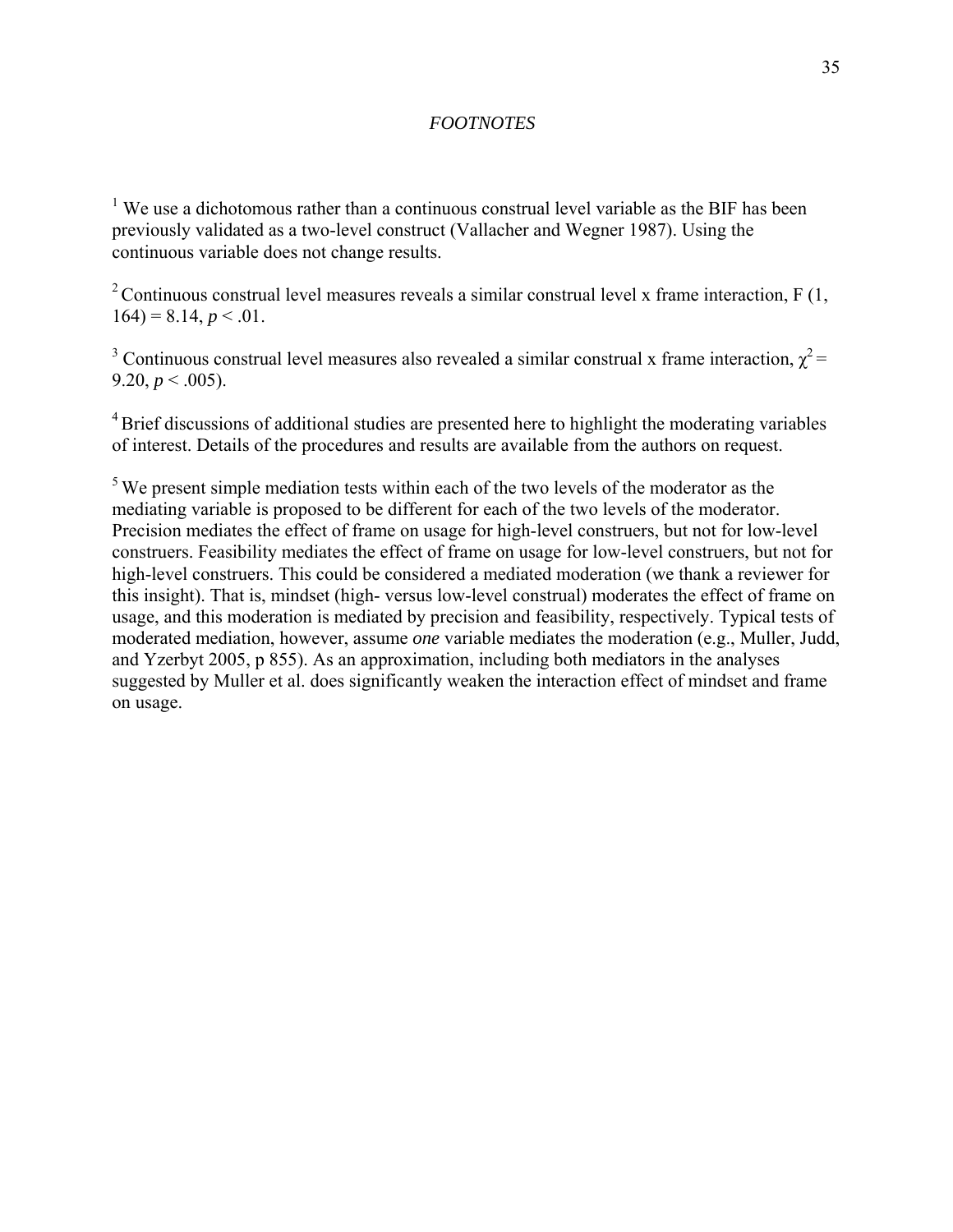# TABLE 1

# EFFECT OF CONSTRUAL LEVEL AND FRAME ON PRECISION, FEASIBILITY, AND OFFER EVALUATION – STUDY 2

|                               | Low-level construal<br>(implemental) |             | High-level construal<br>(deliberative) |             |
|-------------------------------|--------------------------------------|-------------|----------------------------------------|-------------|
| Frame                         | Expansive                            | Restrictive | Expansive                              | Restrictive |
| Number of participants $(n)$  | 42                                   | 42          | 41                                     | 43          |
| Likelihood of using promotion | 9.33                                 | 7.31        | 7.63                                   | 9.27        |
| Offer precision               | 8.67                                 | 8.79        | 9.10                                   | 10.14       |
| Offer feasibility             | 8.01                                 | 6.62        | 6.10                                   | 6.60        |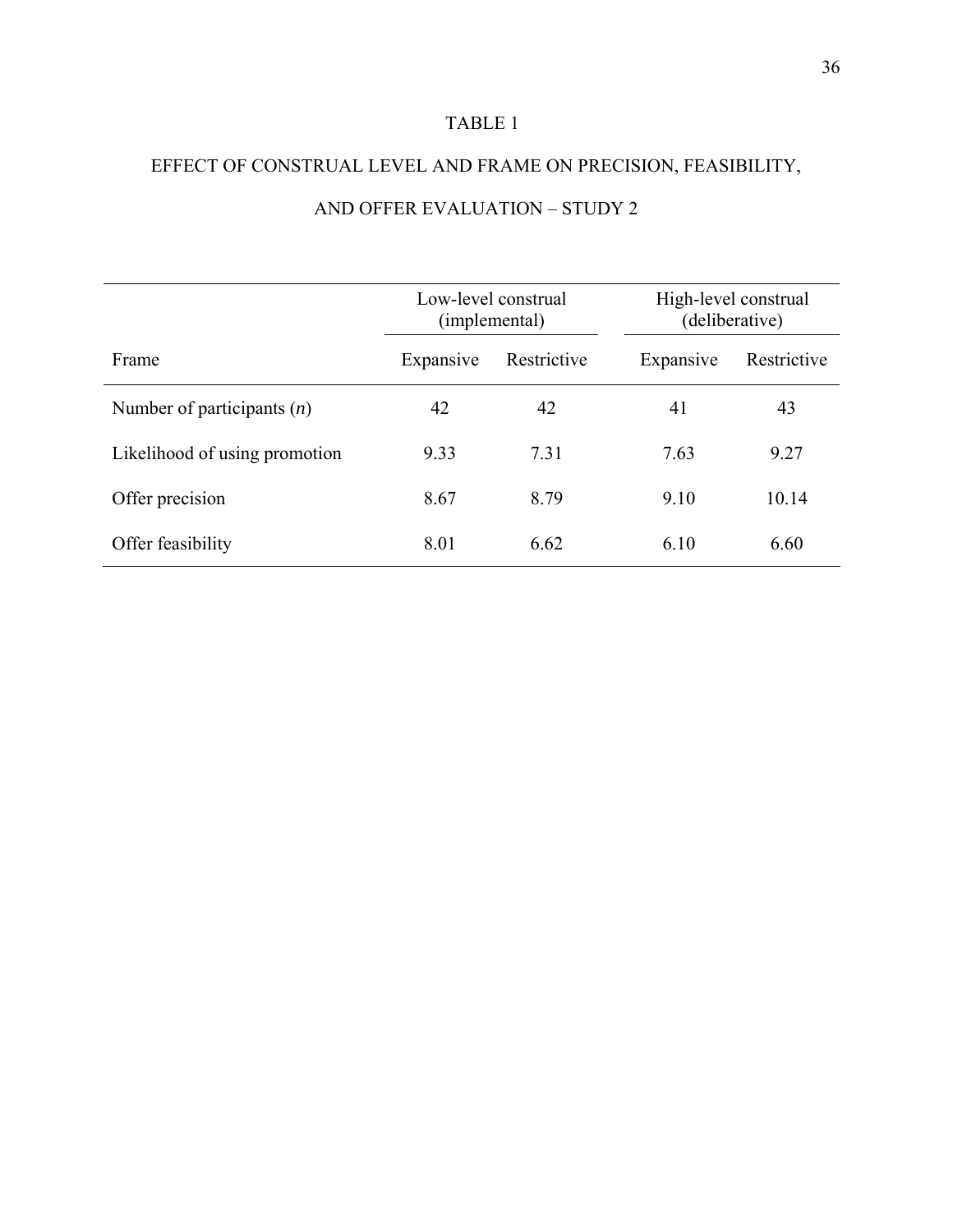#### FIGURE 1

### OVERVIEW: FEASIBILITY CONSIDERATIONS MODERATE THE EFFECT OF

## FRAME ON OFFER EVALUATION



**Deliberative mindset (Study 1)** 

**High-level construal (Study 2 & 3)** 



**Low-level construal (Study 2 & 3)**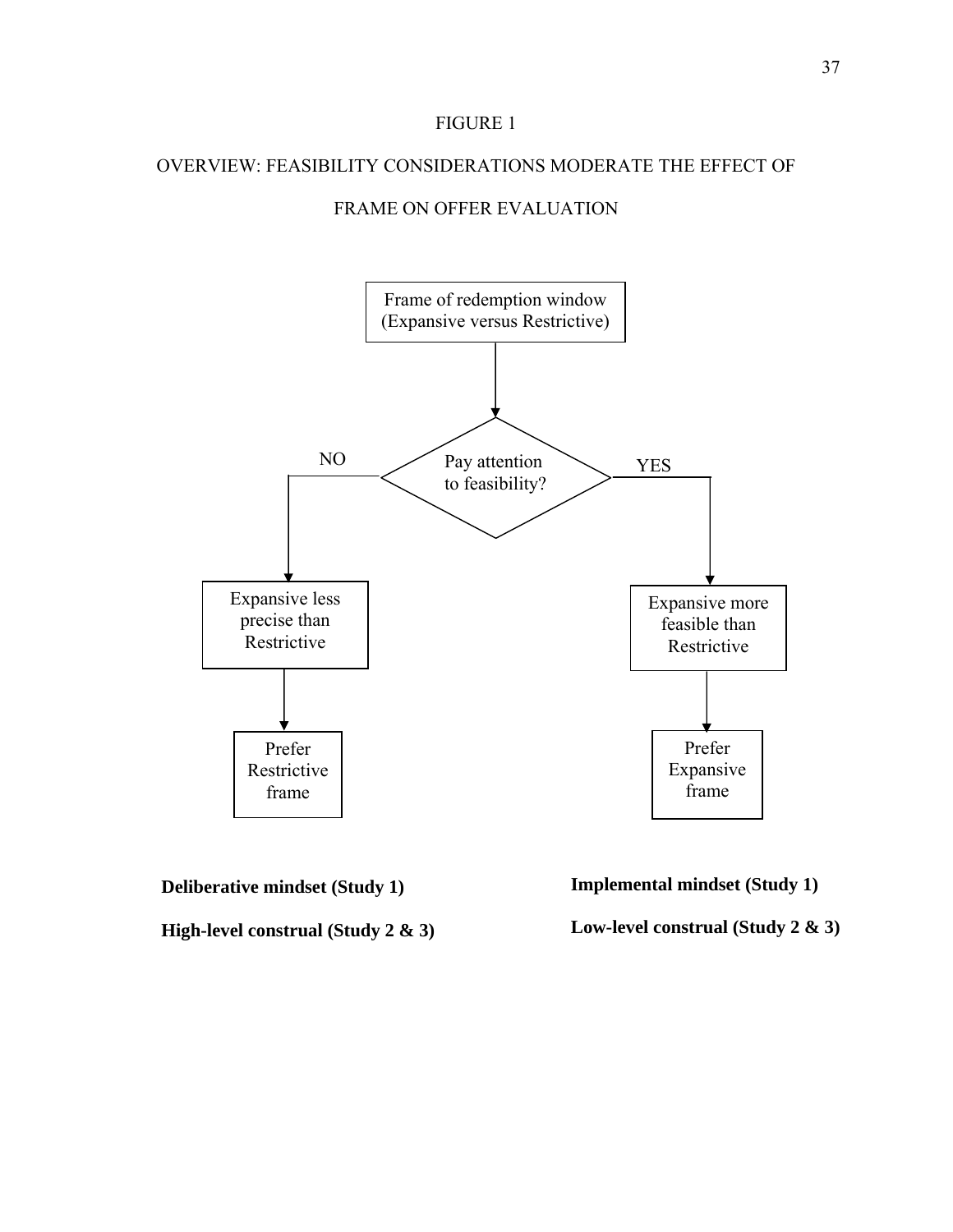## FIGURE 2

## EFFECT OF FRAME AND CHRONIC CONSTRUAL LEVEL ON USAGE – STUDY 2

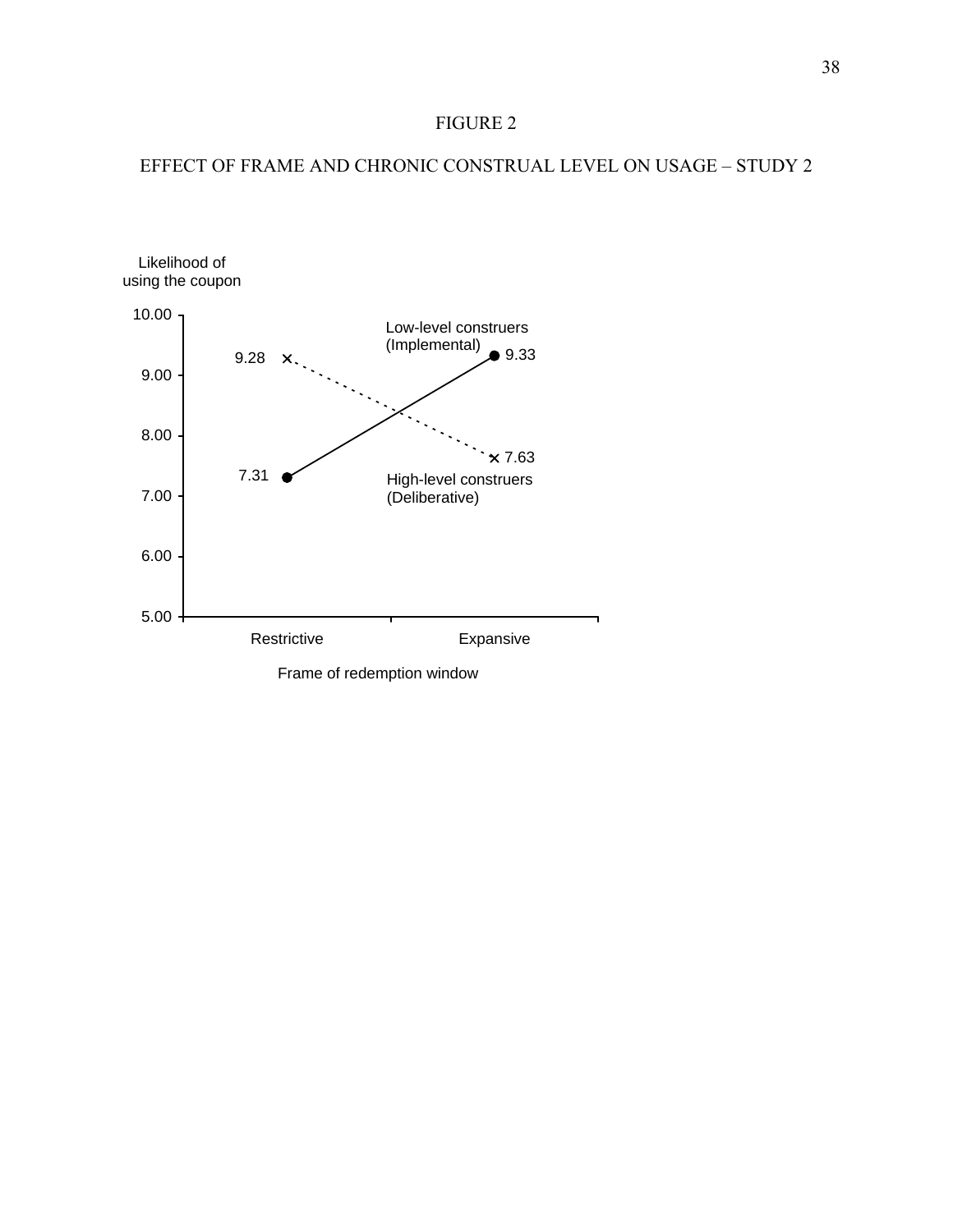## FIGURE 3

## EFFECT OF FRAME AND CHRONIC CONSTRUAL LEVEL ON

## ACTUAL COUPON REDEMPTION – STUDY 3